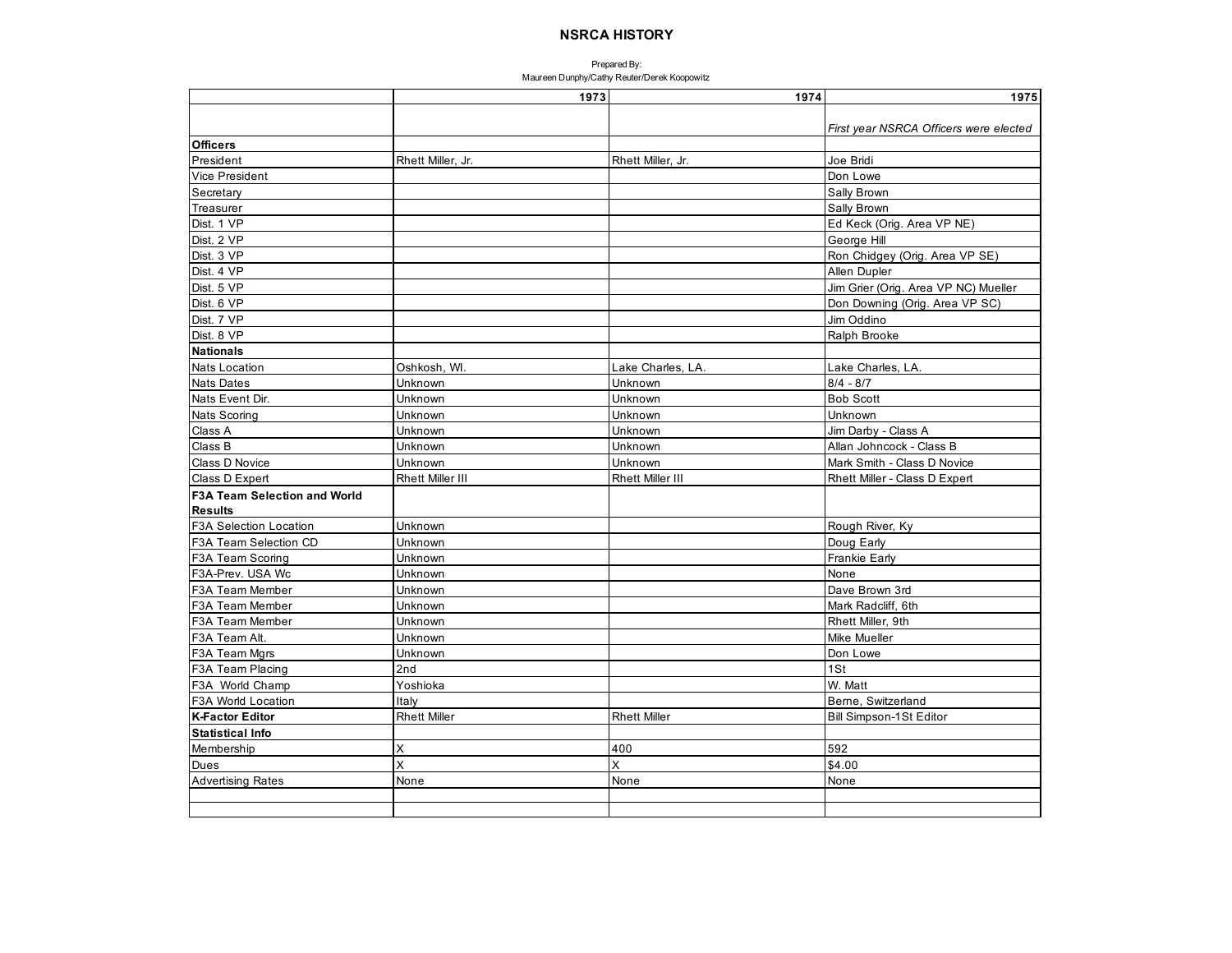|                                     | 1976                        | 1977                         | 1978                         |
|-------------------------------------|-----------------------------|------------------------------|------------------------------|
| <b>Officers</b>                     |                             |                              |                              |
| President (1973-74-Head)            | Joe Bridi                   | George Hill                  | Mike Mueller                 |
| Vice President                      | Mike Mueller                | Mike Mueller                 | Joe Bridi                    |
| Secretary                           | Sally Brown                 | Sally Brown                  | Sally Brown                  |
| Treasurer                           | Sally Brown                 | Sally Brown                  | Sally Brown                  |
| Dist. 1 VP                          | Ed Keck                     | Ed Keck                      | Keck/Izzo                    |
| Dist. 2 VP                          | George Hill                 | <b>Phil Sibille</b>          | Sibille/Lippincott           |
| Dist. 3 VP                          | Ron Chidgey                 | Ron Chidgey                  | Mcgrew/Van Putte             |
| Dist. 4 VP                          | Allen Dupler                | Allen Dupler                 | <b>Tony Frackowiak</b>       |
| Dist. 5 VP                          | Mike Mueller                | Dick Madl                    | Dick Madl                    |
| Dist. 6 VP                          | Don Downing                 | Don Downing                  | Downing/Haury                |
| Dist. 7 VP                          | Jim Oddino                  | Jim Oddino                   | Oddino/Simpson               |
| Dist. 8 VP                          | Ralph Brooke                | Ralph Brooke                 | Brooke/Bune                  |
| <b>Nationals</b>                    |                             |                              |                              |
| Nats Location                       | Dayton, OH.                 | Riverside, CA.               | Lake Charles, LA.            |
| <b>Nats Dates</b>                   | 8/1 - 8/8 (262 contestants) | 8/7 - 8/14 (110 contestants) | 7/30 - 8/6 (183 contestants) |
| Nats Event Dir.                     | <b>Bob Scott</b>            | <b>Betty Stream</b>          | <b>Betty Stream</b>          |
| Nats Scoring                        |                             | Unknown                      | Edwards/Koger                |
| Novice                              | Danny Ramsey                | David Wilson                 | <b>Steve Cowee</b>           |
| Advanced                            | James Danley                | Marty Wittenberg             | <b>Cliff Hiatt</b>           |
| Masters                             | Lee Peterson                | <b>Charles Danley</b>        | Marty Wittenberg             |
| Expert T/A                          | <b>Rhett Miller</b>         | Dave Brown                   | Dave Brown                   |
| <b>NSRCA Achievement Awards</b>     |                             |                              |                              |
| NSRCA Ach. Nov                      |                             | David Wilson                 | <b>Steve Cowee</b>           |
| NSRCA Ach. Adv                      |                             | Marty Wittenberg             | <b>Cliff Hiatt</b>           |
| NSRCA Ach. Mas.                     |                             | Dave Brown                   | Dave Brown                   |
| NSRCA Ach. Exp.                     |                             | <b>Charles Danley</b>        | Marty Wittenberg             |
| <b>F3A Team Selection and World</b> |                             |                              |                              |
| <b>Results</b>                      |                             |                              |                              |
| F3A Selection Location              |                             | Springfield, OH.             |                              |
| F3A Team Selection CD               |                             | <b>Bill Elliott</b>          |                              |
| F3A Team Scoring                    |                             | Unknown                      |                              |
| F3A-Prev. USA Wc                    |                             | None                         |                              |
| F3A Team Member                     |                             | Dave Brown, 2nd              |                              |
| F3A Team Member                     |                             | Rhett Miller. 5th            |                              |
| F3A Team Member                     |                             | Mark Radcliff, 6th           |                              |
| F3A Team Alt.                       |                             | <b>Steve Helms</b>           |                              |
| F3A Team Mgrs                       |                             | Dick Penrod                  |                              |
| F3A Team Placing                    |                             | 1St                          |                              |
| F3A World Champ                     |                             | Hanno Prettner               |                              |
| F3A World Location                  |                             | Springfield, OH. USA         |                              |
| <b>K-Factor Editor</b>              | <b>Richard Mcgraw</b>       | Stream/Targo                 | <b>Betty Stream</b>          |
| <b>Statistical Info</b>             |                             |                              |                              |
| Membership                          | 530                         | 460                          | 490                          |
| Dues                                | \$3.00                      | \$6.00                       | \$6.00                       |
| <b>Advertising Rates</b>            | None                        | None                         | None                         |
|                                     |                             |                              |                              |
|                                     |                             |                              |                              |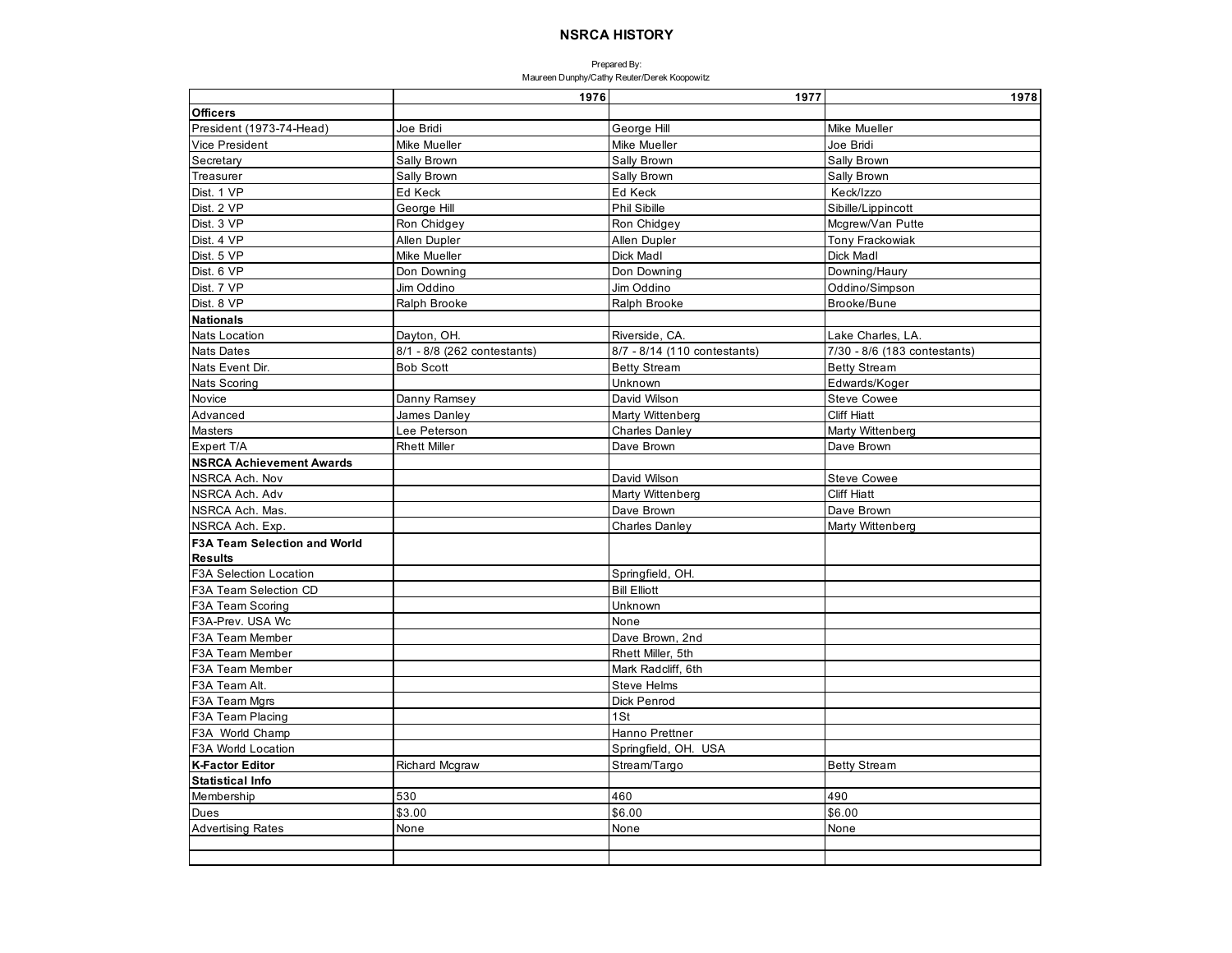|                                     | 1979                          | 1980               | 1981                   |
|-------------------------------------|-------------------------------|--------------------|------------------------|
| Officers                            |                               |                    |                        |
| President                           | <b>Jim Vanderbeck</b>         | James Vanderbeck   | James Vanderbeck       |
| Vice President                      | <b>Tony Frackowiak</b>        | Unknown            | Roy Pinner             |
| Secretary                           | Sally Brown                   | Unknown            | Sandy Damuck           |
| Treasurer                           | Sally Brown                   | Unknown            | Sandy Damuck           |
| Dist. 1 VP                          | Ed Izzo                       | Unknown            | <b>Bill Fuori</b>      |
| Dist. 2 VP                          | Reeves Lippincott             | Unknown            | <b>Chuck Mills</b>     |
| Dist. 3 VP                          | Van Putte/Underwood           | Unknown            | <b>Bruce Underwood</b> |
| Dist. 4 VP                          | <b>Tony Frackowiak/Adkins</b> | Unknown            | Kim Smith              |
| Dist. 5 VP                          | Don Seals                     | Unknown            | Don Seals              |
| Dist. 6 VP                          | Haury/Russ                    | Unknown            | Pete Illick            |
| Dist. 7 VP                          | Rich & Amp; Mary Horm         | Unknown            | Rick/Mary Horn         |
| Dist. 8 VP                          | J. S. Bune                    | Unknown            | Bob/Lori Crump         |
| <b>Nationals</b>                    |                               |                    |                        |
| <b>Nats Location</b>                | Lincoln, NE.                  | Wilmington, OH.    | Seguin, TX.            |
| <b>Nats Dates</b>                   | 7/29 - 8/5 (140 contestants)  | Unknown            | $8/3 - 8/8$            |
| Nats Event Dir.                     | <b>Betty Stream</b>           | Unknown            | Jerry Jackson          |
| Nats Scoring                        | <b>Bob Fowler</b>             | Unknown            | Suzi Stream            |
| Novice                              | Tim Just                      | <b>Billy Sharp</b> | Jamie Crittenden       |
| Advanced                            | <b>Brian Crossley</b>         | <b>Gary Galle</b>  | Kenny Wilson           |
| <b>Masters</b>                      | <b>Cliff Hiatt</b>            | Marv Ingerson      | Mike Mcconville        |
| Expert T/A                          | Dave Brown                    | Dave Brown         | <b>Tony Bonetti</b>    |
| <b>NSRCA Achievement Awards</b>     |                               |                    |                        |
| NSRCA Ach. Novice                   | Tim Just                      | Unknown            | <b>Bill Fitzgerald</b> |
| NSRCA Ach. Advanced                 | <b>Brian Crossley</b>         | Unknown            | Kenny Wilson           |
| NSRCA Ach. Masters                  | Dave Brown                    | Unknown            | <b>Tony Bonetti</b>    |
| NSRCA Ach. Expert                   | <b>Cliff Hiatt</b>            | Unknown            | Mike Mcconville        |
| <b>F3A Team Selection and World</b> |                               |                    |                        |
| <b>Results</b>                      |                               |                    |                        |
| F3A Selection Location              | Celina, OH.                   |                    | Unknown                |
| F3A Team Selection CD               | Unknown                       |                    | Unknown                |
| F3A Team Scoring                    | Unknown                       |                    | Unknown                |
| F3A-Prev. USA Wc                    | None                          |                    | None                   |
| F3A Team Member                     | Dave Brown, 2nd               |                    | Dave Brown-2nd         |
| F3A Team Member                     | Mark Radcliff, 3rd            |                    | Steve Helms-7th        |
| F3A Team Member                     | Dean Koger, 12th              |                    | Mark Radcliff-5th      |
| F3A Team Alt.                       | <b>Steve Helms</b>            |                    | Tony Frackowiak        |
| F3A Team Mgrs                       | Don Lowe                      |                    | Dean Koger             |
| F3A Team Placing                    | 1St                           |                    | 1St                    |
| F3A World Champ                     | W. Matt                       |                    | Hanno Prettner         |
| F3A World Location                  | Johannesberg, South Africa    |                    | Acupulco, Mexico       |
| <b>K-Factor Editor</b>              | Betty & Suzi Stream           | Dick Carpenter     | Stream/Tim Just        |
| <b>Statistical Info</b>             |                               |                    |                        |
| Membership                          | Unknown                       | Unknown            | 310                    |
| Dues                                | \$10.00                       | Unknown            | \$10                   |
| <b>Advertising Rates</b>            | None                          | None               | None                   |
|                                     |                               |                    |                        |
|                                     |                               |                    |                        |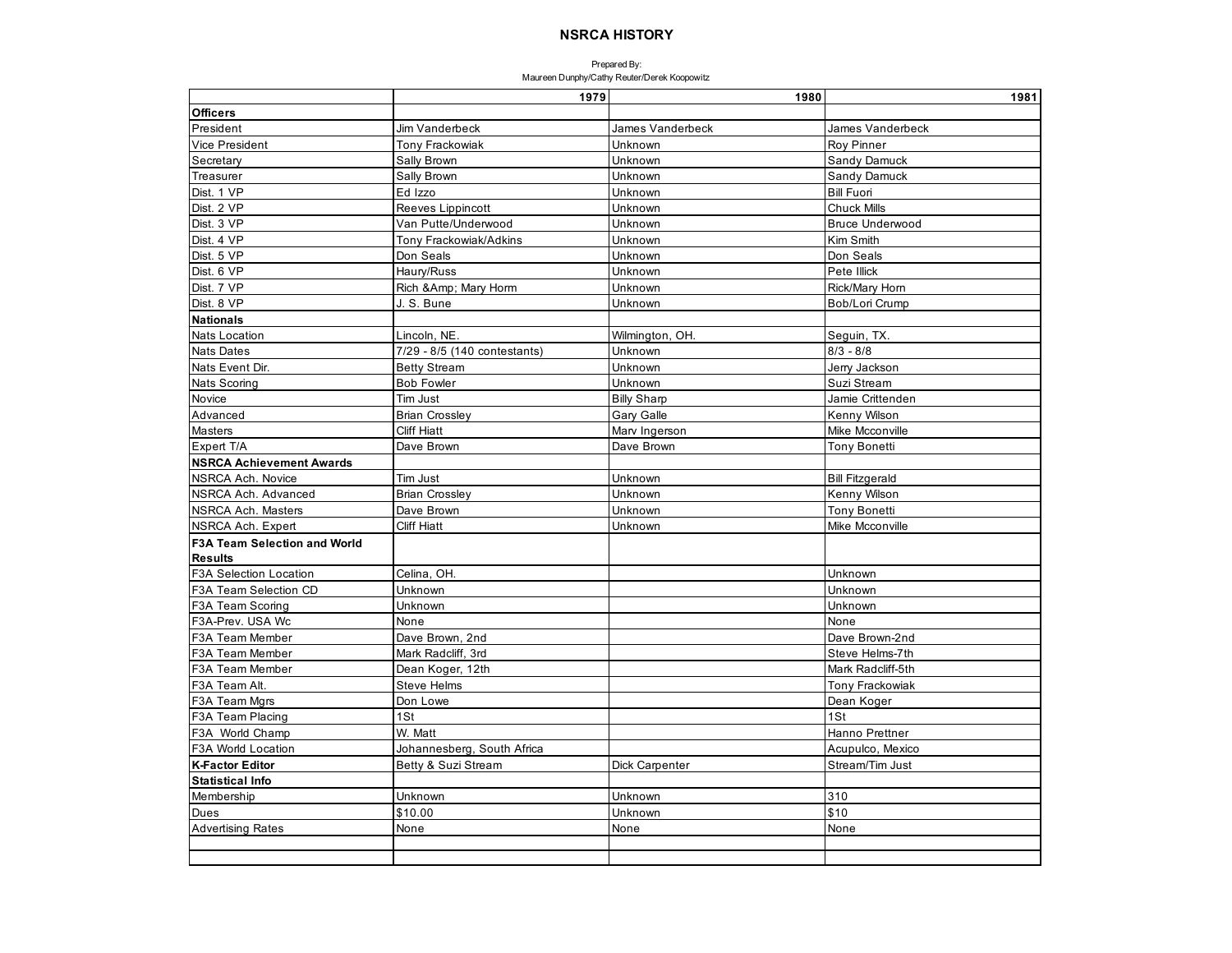| <b>Officers</b><br>Larry Ott<br>Larry Ott<br>Larry Ott<br>Vice President<br>None<br><b>Bill Fitzgerald</b><br><b>Bill Fitzgerald</b><br>Sandy Damuck<br>Secretary<br>Linda Lukachek<br>Linda Lukachek<br>Treasurer<br><b>Sandy Damuck</b><br>Linda Lukachek<br>Linda Lukachek<br>Dist. 1 VP<br><b>Bill Fuori</b><br><b>Bill Fuori</b><br><b>Stan Rautkis</b><br>Dist. 2 VP<br><b>Chuck Mills</b><br><b>Chuck Mills</b><br><b>Chuck Mills</b><br>Dist. 3 VP<br><b>Bruce Underwood</b><br><b>Bruce Underwood</b><br><b>Bruce Underwood</b><br>Dist. 4 VP<br>Roger Smith<br>Roger Smith<br>Roger Smith<br>Dist. 5 VP<br><b>Brian Crossley</b><br><b>Brian Crossley</b><br><b>Bud Weber</b><br>Dist. 6 VP<br><b>Bill Fitagerald</b><br><b>Bill Fitzgerald</b><br>Skip Getelman<br>Dist. 7 VP<br>Ken Wilson<br><b>Rick Edwards</b><br>Pete Callas<br>Dist. 8 VP<br>Bob/Lori Crump<br>Frank Rouse<br><b>Frank Rouse</b><br><b>Nationals</b><br><b>Nats Location</b><br>Lincoln, NE<br>Chicopee, MA.<br>Reno, NV.<br>$8/1 - 8/8$<br>7/?/83<br>$8/5 - 8/12$<br><b>Nats Dates</b><br>Nats Event Dir.<br><b>Bob Bates</b><br>Unknown<br>Ken Trainor<br>Unknown<br>Nats Scoring<br>Unknown<br><b>Betty Stream</b><br>Novice<br>Sportsman<br>Jeff Hannah<br><b>Mike Cecil</b><br><b>Tyler Stewart</b><br>Advanced<br>Chip Hyde<br>Jeff Hannah<br>Michael Cecil<br>Robert Akers<br>Dick Irvine<br>Mike Boso<br>Masters<br>Expert T/A<br>Peter Callas<br>Dave Brown<br>Ivan Kristensen<br>FAI<br>Chip Hyde<br><b>NSRCA Achievement Awards</b><br>NSRCA Ach. Sportsman<br><b>Rick Pedings</b><br>Myron Leal<br><b>Robert Elliott</b><br>NSRCA Ach. Advanced<br>Michael Cecil<br>NSRCA Ach. Masters<br>Dave Brown<br>Peter Callas<br>NSRCA Ach. Expert<br><b>Robert Akers</b><br>Mike Boso<br>NSRCA Ach. FAI<br>Chip Hyde<br><b>F3A Team Selection and World</b><br><b>Results</b><br>F3A Selection Location<br>Unknown<br>F3A Team Selection CD<br>Unknown<br>Unknown<br>F3A Team Scoring<br>F3A-Prev. USA Wc<br>Unknown<br>F3A Team Member<br>Dave Brown-3rd<br>Unknown<br>F3A Team Member<br>Unknown<br>F3A Team Member<br>F3A Team Alt.<br>Unknown<br>Unknown<br>F3A Team Mgrs<br>1St<br>F3A Team Placing<br>Hanno Prettner<br>F3A World Champ<br>F3A World Location<br><b>USA</b><br><b>K-Factor Editor</b><br>Stream/Tim Just<br><b>Betty Stream</b><br><b>Betty Stream</b><br><b>Statistical Info</b><br>Membership<br>377<br>Unknown<br>\$10<br>\$10<br>Dues<br>\$10 |                          | 1982 | 1983    | 1984            |
|--------------------------------------------------------------------------------------------------------------------------------------------------------------------------------------------------------------------------------------------------------------------------------------------------------------------------------------------------------------------------------------------------------------------------------------------------------------------------------------------------------------------------------------------------------------------------------------------------------------------------------------------------------------------------------------------------------------------------------------------------------------------------------------------------------------------------------------------------------------------------------------------------------------------------------------------------------------------------------------------------------------------------------------------------------------------------------------------------------------------------------------------------------------------------------------------------------------------------------------------------------------------------------------------------------------------------------------------------------------------------------------------------------------------------------------------------------------------------------------------------------------------------------------------------------------------------------------------------------------------------------------------------------------------------------------------------------------------------------------------------------------------------------------------------------------------------------------------------------------------------------------------------------------------------------------------------------------------------------------------------------------------------------------------------------------------------------------------------------------------------------------------------------------------------------------------------------------------------------------------------------------------------------------------------------------------------------------------------------------------------------------------------------------------------------------------------------------|--------------------------|------|---------|-----------------|
|                                                                                                                                                                                                                                                                                                                                                                                                                                                                                                                                                                                                                                                                                                                                                                                                                                                                                                                                                                                                                                                                                                                                                                                                                                                                                                                                                                                                                                                                                                                                                                                                                                                                                                                                                                                                                                                                                                                                                                                                                                                                                                                                                                                                                                                                                                                                                                                                                                                              |                          |      |         |                 |
|                                                                                                                                                                                                                                                                                                                                                                                                                                                                                                                                                                                                                                                                                                                                                                                                                                                                                                                                                                                                                                                                                                                                                                                                                                                                                                                                                                                                                                                                                                                                                                                                                                                                                                                                                                                                                                                                                                                                                                                                                                                                                                                                                                                                                                                                                                                                                                                                                                                              | President                |      |         |                 |
|                                                                                                                                                                                                                                                                                                                                                                                                                                                                                                                                                                                                                                                                                                                                                                                                                                                                                                                                                                                                                                                                                                                                                                                                                                                                                                                                                                                                                                                                                                                                                                                                                                                                                                                                                                                                                                                                                                                                                                                                                                                                                                                                                                                                                                                                                                                                                                                                                                                              |                          |      |         |                 |
|                                                                                                                                                                                                                                                                                                                                                                                                                                                                                                                                                                                                                                                                                                                                                                                                                                                                                                                                                                                                                                                                                                                                                                                                                                                                                                                                                                                                                                                                                                                                                                                                                                                                                                                                                                                                                                                                                                                                                                                                                                                                                                                                                                                                                                                                                                                                                                                                                                                              |                          |      |         |                 |
|                                                                                                                                                                                                                                                                                                                                                                                                                                                                                                                                                                                                                                                                                                                                                                                                                                                                                                                                                                                                                                                                                                                                                                                                                                                                                                                                                                                                                                                                                                                                                                                                                                                                                                                                                                                                                                                                                                                                                                                                                                                                                                                                                                                                                                                                                                                                                                                                                                                              |                          |      |         |                 |
|                                                                                                                                                                                                                                                                                                                                                                                                                                                                                                                                                                                                                                                                                                                                                                                                                                                                                                                                                                                                                                                                                                                                                                                                                                                                                                                                                                                                                                                                                                                                                                                                                                                                                                                                                                                                                                                                                                                                                                                                                                                                                                                                                                                                                                                                                                                                                                                                                                                              |                          |      |         |                 |
|                                                                                                                                                                                                                                                                                                                                                                                                                                                                                                                                                                                                                                                                                                                                                                                                                                                                                                                                                                                                                                                                                                                                                                                                                                                                                                                                                                                                                                                                                                                                                                                                                                                                                                                                                                                                                                                                                                                                                                                                                                                                                                                                                                                                                                                                                                                                                                                                                                                              |                          |      |         |                 |
|                                                                                                                                                                                                                                                                                                                                                                                                                                                                                                                                                                                                                                                                                                                                                                                                                                                                                                                                                                                                                                                                                                                                                                                                                                                                                                                                                                                                                                                                                                                                                                                                                                                                                                                                                                                                                                                                                                                                                                                                                                                                                                                                                                                                                                                                                                                                                                                                                                                              |                          |      |         |                 |
|                                                                                                                                                                                                                                                                                                                                                                                                                                                                                                                                                                                                                                                                                                                                                                                                                                                                                                                                                                                                                                                                                                                                                                                                                                                                                                                                                                                                                                                                                                                                                                                                                                                                                                                                                                                                                                                                                                                                                                                                                                                                                                                                                                                                                                                                                                                                                                                                                                                              |                          |      |         |                 |
|                                                                                                                                                                                                                                                                                                                                                                                                                                                                                                                                                                                                                                                                                                                                                                                                                                                                                                                                                                                                                                                                                                                                                                                                                                                                                                                                                                                                                                                                                                                                                                                                                                                                                                                                                                                                                                                                                                                                                                                                                                                                                                                                                                                                                                                                                                                                                                                                                                                              |                          |      |         |                 |
|                                                                                                                                                                                                                                                                                                                                                                                                                                                                                                                                                                                                                                                                                                                                                                                                                                                                                                                                                                                                                                                                                                                                                                                                                                                                                                                                                                                                                                                                                                                                                                                                                                                                                                                                                                                                                                                                                                                                                                                                                                                                                                                                                                                                                                                                                                                                                                                                                                                              |                          |      |         |                 |
|                                                                                                                                                                                                                                                                                                                                                                                                                                                                                                                                                                                                                                                                                                                                                                                                                                                                                                                                                                                                                                                                                                                                                                                                                                                                                                                                                                                                                                                                                                                                                                                                                                                                                                                                                                                                                                                                                                                                                                                                                                                                                                                                                                                                                                                                                                                                                                                                                                                              |                          |      |         |                 |
|                                                                                                                                                                                                                                                                                                                                                                                                                                                                                                                                                                                                                                                                                                                                                                                                                                                                                                                                                                                                                                                                                                                                                                                                                                                                                                                                                                                                                                                                                                                                                                                                                                                                                                                                                                                                                                                                                                                                                                                                                                                                                                                                                                                                                                                                                                                                                                                                                                                              |                          |      |         |                 |
|                                                                                                                                                                                                                                                                                                                                                                                                                                                                                                                                                                                                                                                                                                                                                                                                                                                                                                                                                                                                                                                                                                                                                                                                                                                                                                                                                                                                                                                                                                                                                                                                                                                                                                                                                                                                                                                                                                                                                                                                                                                                                                                                                                                                                                                                                                                                                                                                                                                              |                          |      |         |                 |
|                                                                                                                                                                                                                                                                                                                                                                                                                                                                                                                                                                                                                                                                                                                                                                                                                                                                                                                                                                                                                                                                                                                                                                                                                                                                                                                                                                                                                                                                                                                                                                                                                                                                                                                                                                                                                                                                                                                                                                                                                                                                                                                                                                                                                                                                                                                                                                                                                                                              |                          |      |         |                 |
|                                                                                                                                                                                                                                                                                                                                                                                                                                                                                                                                                                                                                                                                                                                                                                                                                                                                                                                                                                                                                                                                                                                                                                                                                                                                                                                                                                                                                                                                                                                                                                                                                                                                                                                                                                                                                                                                                                                                                                                                                                                                                                                                                                                                                                                                                                                                                                                                                                                              |                          |      |         |                 |
|                                                                                                                                                                                                                                                                                                                                                                                                                                                                                                                                                                                                                                                                                                                                                                                                                                                                                                                                                                                                                                                                                                                                                                                                                                                                                                                                                                                                                                                                                                                                                                                                                                                                                                                                                                                                                                                                                                                                                                                                                                                                                                                                                                                                                                                                                                                                                                                                                                                              |                          |      |         |                 |
|                                                                                                                                                                                                                                                                                                                                                                                                                                                                                                                                                                                                                                                                                                                                                                                                                                                                                                                                                                                                                                                                                                                                                                                                                                                                                                                                                                                                                                                                                                                                                                                                                                                                                                                                                                                                                                                                                                                                                                                                                                                                                                                                                                                                                                                                                                                                                                                                                                                              |                          |      |         |                 |
|                                                                                                                                                                                                                                                                                                                                                                                                                                                                                                                                                                                                                                                                                                                                                                                                                                                                                                                                                                                                                                                                                                                                                                                                                                                                                                                                                                                                                                                                                                                                                                                                                                                                                                                                                                                                                                                                                                                                                                                                                                                                                                                                                                                                                                                                                                                                                                                                                                                              |                          |      |         |                 |
|                                                                                                                                                                                                                                                                                                                                                                                                                                                                                                                                                                                                                                                                                                                                                                                                                                                                                                                                                                                                                                                                                                                                                                                                                                                                                                                                                                                                                                                                                                                                                                                                                                                                                                                                                                                                                                                                                                                                                                                                                                                                                                                                                                                                                                                                                                                                                                                                                                                              |                          |      |         |                 |
|                                                                                                                                                                                                                                                                                                                                                                                                                                                                                                                                                                                                                                                                                                                                                                                                                                                                                                                                                                                                                                                                                                                                                                                                                                                                                                                                                                                                                                                                                                                                                                                                                                                                                                                                                                                                                                                                                                                                                                                                                                                                                                                                                                                                                                                                                                                                                                                                                                                              |                          |      |         |                 |
|                                                                                                                                                                                                                                                                                                                                                                                                                                                                                                                                                                                                                                                                                                                                                                                                                                                                                                                                                                                                                                                                                                                                                                                                                                                                                                                                                                                                                                                                                                                                                                                                                                                                                                                                                                                                                                                                                                                                                                                                                                                                                                                                                                                                                                                                                                                                                                                                                                                              |                          |      |         |                 |
|                                                                                                                                                                                                                                                                                                                                                                                                                                                                                                                                                                                                                                                                                                                                                                                                                                                                                                                                                                                                                                                                                                                                                                                                                                                                                                                                                                                                                                                                                                                                                                                                                                                                                                                                                                                                                                                                                                                                                                                                                                                                                                                                                                                                                                                                                                                                                                                                                                                              |                          |      |         |                 |
|                                                                                                                                                                                                                                                                                                                                                                                                                                                                                                                                                                                                                                                                                                                                                                                                                                                                                                                                                                                                                                                                                                                                                                                                                                                                                                                                                                                                                                                                                                                                                                                                                                                                                                                                                                                                                                                                                                                                                                                                                                                                                                                                                                                                                                                                                                                                                                                                                                                              |                          |      |         |                 |
|                                                                                                                                                                                                                                                                                                                                                                                                                                                                                                                                                                                                                                                                                                                                                                                                                                                                                                                                                                                                                                                                                                                                                                                                                                                                                                                                                                                                                                                                                                                                                                                                                                                                                                                                                                                                                                                                                                                                                                                                                                                                                                                                                                                                                                                                                                                                                                                                                                                              |                          |      |         |                 |
|                                                                                                                                                                                                                                                                                                                                                                                                                                                                                                                                                                                                                                                                                                                                                                                                                                                                                                                                                                                                                                                                                                                                                                                                                                                                                                                                                                                                                                                                                                                                                                                                                                                                                                                                                                                                                                                                                                                                                                                                                                                                                                                                                                                                                                                                                                                                                                                                                                                              |                          |      |         |                 |
|                                                                                                                                                                                                                                                                                                                                                                                                                                                                                                                                                                                                                                                                                                                                                                                                                                                                                                                                                                                                                                                                                                                                                                                                                                                                                                                                                                                                                                                                                                                                                                                                                                                                                                                                                                                                                                                                                                                                                                                                                                                                                                                                                                                                                                                                                                                                                                                                                                                              |                          |      |         |                 |
|                                                                                                                                                                                                                                                                                                                                                                                                                                                                                                                                                                                                                                                                                                                                                                                                                                                                                                                                                                                                                                                                                                                                                                                                                                                                                                                                                                                                                                                                                                                                                                                                                                                                                                                                                                                                                                                                                                                                                                                                                                                                                                                                                                                                                                                                                                                                                                                                                                                              |                          |      |         |                 |
|                                                                                                                                                                                                                                                                                                                                                                                                                                                                                                                                                                                                                                                                                                                                                                                                                                                                                                                                                                                                                                                                                                                                                                                                                                                                                                                                                                                                                                                                                                                                                                                                                                                                                                                                                                                                                                                                                                                                                                                                                                                                                                                                                                                                                                                                                                                                                                                                                                                              |                          |      |         |                 |
|                                                                                                                                                                                                                                                                                                                                                                                                                                                                                                                                                                                                                                                                                                                                                                                                                                                                                                                                                                                                                                                                                                                                                                                                                                                                                                                                                                                                                                                                                                                                                                                                                                                                                                                                                                                                                                                                                                                                                                                                                                                                                                                                                                                                                                                                                                                                                                                                                                                              |                          |      |         |                 |
|                                                                                                                                                                                                                                                                                                                                                                                                                                                                                                                                                                                                                                                                                                                                                                                                                                                                                                                                                                                                                                                                                                                                                                                                                                                                                                                                                                                                                                                                                                                                                                                                                                                                                                                                                                                                                                                                                                                                                                                                                                                                                                                                                                                                                                                                                                                                                                                                                                                              |                          |      |         |                 |
|                                                                                                                                                                                                                                                                                                                                                                                                                                                                                                                                                                                                                                                                                                                                                                                                                                                                                                                                                                                                                                                                                                                                                                                                                                                                                                                                                                                                                                                                                                                                                                                                                                                                                                                                                                                                                                                                                                                                                                                                                                                                                                                                                                                                                                                                                                                                                                                                                                                              |                          |      |         |                 |
|                                                                                                                                                                                                                                                                                                                                                                                                                                                                                                                                                                                                                                                                                                                                                                                                                                                                                                                                                                                                                                                                                                                                                                                                                                                                                                                                                                                                                                                                                                                                                                                                                                                                                                                                                                                                                                                                                                                                                                                                                                                                                                                                                                                                                                                                                                                                                                                                                                                              |                          |      |         |                 |
|                                                                                                                                                                                                                                                                                                                                                                                                                                                                                                                                                                                                                                                                                                                                                                                                                                                                                                                                                                                                                                                                                                                                                                                                                                                                                                                                                                                                                                                                                                                                                                                                                                                                                                                                                                                                                                                                                                                                                                                                                                                                                                                                                                                                                                                                                                                                                                                                                                                              |                          |      |         |                 |
|                                                                                                                                                                                                                                                                                                                                                                                                                                                                                                                                                                                                                                                                                                                                                                                                                                                                                                                                                                                                                                                                                                                                                                                                                                                                                                                                                                                                                                                                                                                                                                                                                                                                                                                                                                                                                                                                                                                                                                                                                                                                                                                                                                                                                                                                                                                                                                                                                                                              |                          |      |         |                 |
|                                                                                                                                                                                                                                                                                                                                                                                                                                                                                                                                                                                                                                                                                                                                                                                                                                                                                                                                                                                                                                                                                                                                                                                                                                                                                                                                                                                                                                                                                                                                                                                                                                                                                                                                                                                                                                                                                                                                                                                                                                                                                                                                                                                                                                                                                                                                                                                                                                                              |                          |      |         |                 |
|                                                                                                                                                                                                                                                                                                                                                                                                                                                                                                                                                                                                                                                                                                                                                                                                                                                                                                                                                                                                                                                                                                                                                                                                                                                                                                                                                                                                                                                                                                                                                                                                                                                                                                                                                                                                                                                                                                                                                                                                                                                                                                                                                                                                                                                                                                                                                                                                                                                              |                          |      |         |                 |
|                                                                                                                                                                                                                                                                                                                                                                                                                                                                                                                                                                                                                                                                                                                                                                                                                                                                                                                                                                                                                                                                                                                                                                                                                                                                                                                                                                                                                                                                                                                                                                                                                                                                                                                                                                                                                                                                                                                                                                                                                                                                                                                                                                                                                                                                                                                                                                                                                                                              |                          |      |         |                 |
|                                                                                                                                                                                                                                                                                                                                                                                                                                                                                                                                                                                                                                                                                                                                                                                                                                                                                                                                                                                                                                                                                                                                                                                                                                                                                                                                                                                                                                                                                                                                                                                                                                                                                                                                                                                                                                                                                                                                                                                                                                                                                                                                                                                                                                                                                                                                                                                                                                                              |                          |      |         |                 |
|                                                                                                                                                                                                                                                                                                                                                                                                                                                                                                                                                                                                                                                                                                                                                                                                                                                                                                                                                                                                                                                                                                                                                                                                                                                                                                                                                                                                                                                                                                                                                                                                                                                                                                                                                                                                                                                                                                                                                                                                                                                                                                                                                                                                                                                                                                                                                                                                                                                              |                          |      |         |                 |
|                                                                                                                                                                                                                                                                                                                                                                                                                                                                                                                                                                                                                                                                                                                                                                                                                                                                                                                                                                                                                                                                                                                                                                                                                                                                                                                                                                                                                                                                                                                                                                                                                                                                                                                                                                                                                                                                                                                                                                                                                                                                                                                                                                                                                                                                                                                                                                                                                                                              |                          |      |         |                 |
|                                                                                                                                                                                                                                                                                                                                                                                                                                                                                                                                                                                                                                                                                                                                                                                                                                                                                                                                                                                                                                                                                                                                                                                                                                                                                                                                                                                                                                                                                                                                                                                                                                                                                                                                                                                                                                                                                                                                                                                                                                                                                                                                                                                                                                                                                                                                                                                                                                                              |                          |      |         |                 |
|                                                                                                                                                                                                                                                                                                                                                                                                                                                                                                                                                                                                                                                                                                                                                                                                                                                                                                                                                                                                                                                                                                                                                                                                                                                                                                                                                                                                                                                                                                                                                                                                                                                                                                                                                                                                                                                                                                                                                                                                                                                                                                                                                                                                                                                                                                                                                                                                                                                              |                          |      |         |                 |
|                                                                                                                                                                                                                                                                                                                                                                                                                                                                                                                                                                                                                                                                                                                                                                                                                                                                                                                                                                                                                                                                                                                                                                                                                                                                                                                                                                                                                                                                                                                                                                                                                                                                                                                                                                                                                                                                                                                                                                                                                                                                                                                                                                                                                                                                                                                                                                                                                                                              |                          |      |         |                 |
|                                                                                                                                                                                                                                                                                                                                                                                                                                                                                                                                                                                                                                                                                                                                                                                                                                                                                                                                                                                                                                                                                                                                                                                                                                                                                                                                                                                                                                                                                                                                                                                                                                                                                                                                                                                                                                                                                                                                                                                                                                                                                                                                                                                                                                                                                                                                                                                                                                                              |                          |      |         |                 |
|                                                                                                                                                                                                                                                                                                                                                                                                                                                                                                                                                                                                                                                                                                                                                                                                                                                                                                                                                                                                                                                                                                                                                                                                                                                                                                                                                                                                                                                                                                                                                                                                                                                                                                                                                                                                                                                                                                                                                                                                                                                                                                                                                                                                                                                                                                                                                                                                                                                              |                          |      |         |                 |
|                                                                                                                                                                                                                                                                                                                                                                                                                                                                                                                                                                                                                                                                                                                                                                                                                                                                                                                                                                                                                                                                                                                                                                                                                                                                                                                                                                                                                                                                                                                                                                                                                                                                                                                                                                                                                                                                                                                                                                                                                                                                                                                                                                                                                                                                                                                                                                                                                                                              |                          |      |         |                 |
|                                                                                                                                                                                                                                                                                                                                                                                                                                                                                                                                                                                                                                                                                                                                                                                                                                                                                                                                                                                                                                                                                                                                                                                                                                                                                                                                                                                                                                                                                                                                                                                                                                                                                                                                                                                                                                                                                                                                                                                                                                                                                                                                                                                                                                                                                                                                                                                                                                                              |                          |      |         |                 |
|                                                                                                                                                                                                                                                                                                                                                                                                                                                                                                                                                                                                                                                                                                                                                                                                                                                                                                                                                                                                                                                                                                                                                                                                                                                                                                                                                                                                                                                                                                                                                                                                                                                                                                                                                                                                                                                                                                                                                                                                                                                                                                                                                                                                                                                                                                                                                                                                                                                              | <b>Advertising Rates</b> | None | Unknown | 12.50/25/50/100 |
|                                                                                                                                                                                                                                                                                                                                                                                                                                                                                                                                                                                                                                                                                                                                                                                                                                                                                                                                                                                                                                                                                                                                                                                                                                                                                                                                                                                                                                                                                                                                                                                                                                                                                                                                                                                                                                                                                                                                                                                                                                                                                                                                                                                                                                                                                                                                                                                                                                                              |                          |      |         |                 |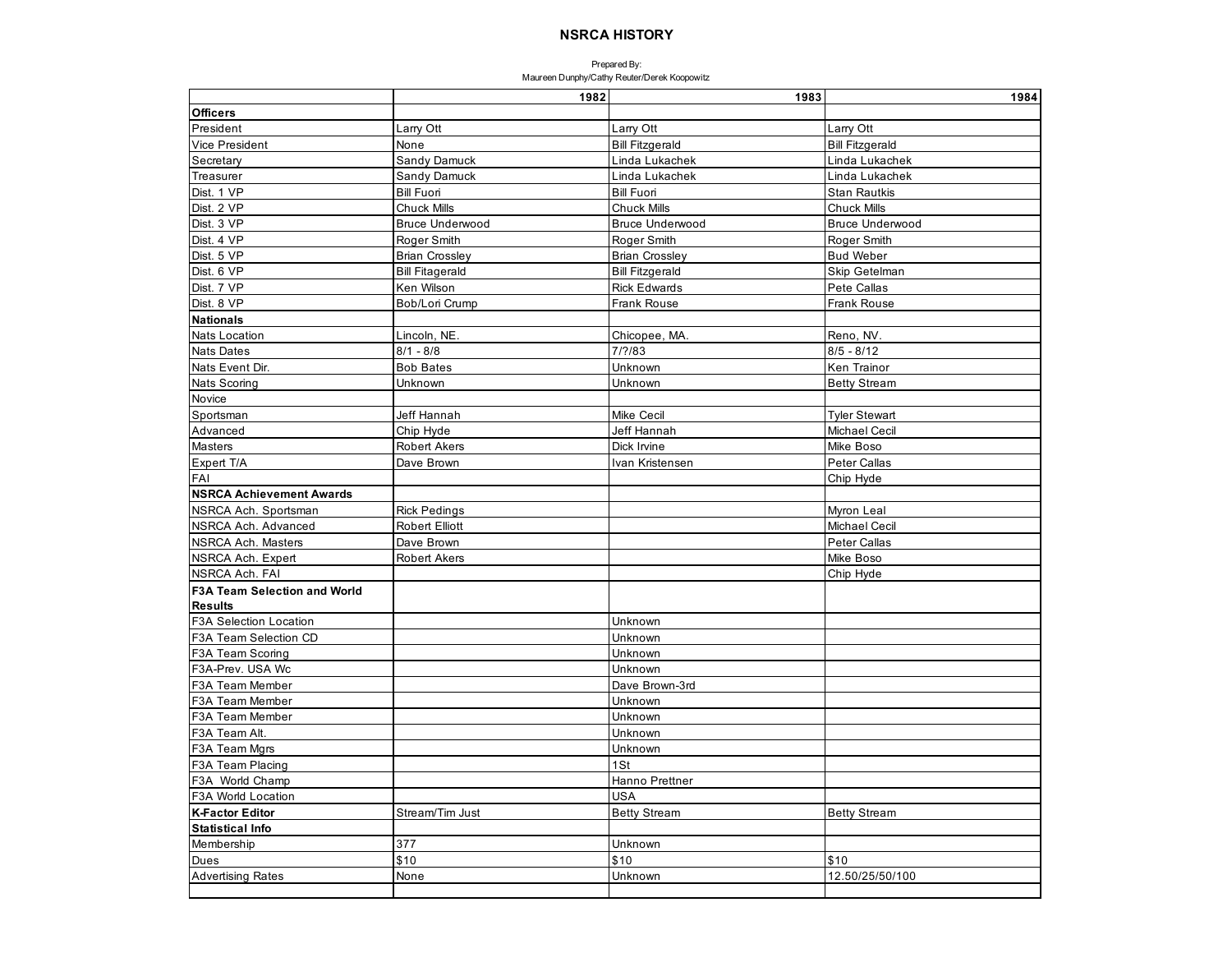|                                     | 1985                   | 1986                     | 1987                   |
|-------------------------------------|------------------------|--------------------------|------------------------|
| <b>Officers</b>                     |                        |                          |                        |
| President                           | Steve Mccann           | Steve Mccann             | <b>Craig Millet</b>    |
| Vice President                      | <b>Bill Fitzgerald</b> | None                     | George Leu             |
| Secretary                           | Suzi Stream            | Suzi Stream              | Suzi Stream            |
| Treasurer                           | Suzi Stream            | Suzi Stream              | Suzi Stream            |
| Dist. 1 VP                          | <b>Terry Morrison</b>  | George Leu               | Dean Kraus             |
| Dist. 2 VP                          | <b>Chuck Mills</b>     | <b>Chuck Mills</b>       | <b>Scott Tanner</b>    |
| Dist. 3 VP                          | <b>Bruce Underwood</b> | <b>Bill Rutledge</b>     | <b>Bill Rutledge</b>   |
| Dist. 4 VP                          | Roger Smith            | Mike Klein               | Mike Klein             |
| Dist. 5 VP                          | <b>Bud Weber</b>       | <b>Bob Gialdini</b>      | <b>Bob Gialdini</b>    |
| Dist. 6 VP                          | Don Vail               | Don Vail                 | <b>Bryan Henderson</b> |
| Dist. 7 VP                          | Pete Callas            | Pete Callas              | Pete Callas            |
| Dist. 8 VP                          | None                   | Jim Hiller               | Jim Hiller             |
| <b>Nationals</b>                    |                        |                          |                        |
| Nats Location                       | Westover Afb, MA.      | Lake Charles, LA.        | Lincoln, NE            |
| <b>Nats Dates</b>                   | $7/28 - 8/1$           | 7/?/86                   | $7/11 - 7/17$          |
| Nats Event Dir.                     | <b>Walt Throne</b>     | John Embry               | John Embry             |
| <b>Nats Scoring</b>                 | Mike/Vickie Lauman     | Mike/Vickie Lauman       | Mike/Vickie Lauman     |
| Novice                              |                        | <b>Steven Carruthers</b> | Gene Rodgers           |
| Sportsman                           | David Snow             | None                     | None                   |
| Advanced                            | Norman Staub           | Rick Byrd, Jr.           | David Mertz            |
| Masters                             | Mike Cecil             | Hank Cooper              | Eugene Maxwell         |
| Expert T/A                          | Rich Irvine            | Pete Callas              | Jim Eide               |
| FAI                                 | Ivan Kristensen        | Ivan Kristensen          | Tony Frackowiak        |
| <b>NSRCA Achievement Awards</b>     |                        |                          |                        |
| NSRCA Ach. Sportsman                | David Snow             | William Haskell          | Gene Rodgers           |
| NSRCA Ach. Advanced                 | Norman Staub           | David Snow               | David Mertz            |
| NSRCA Ach. Masters                  | Pete Callas            | Pete Callas              | George Manning         |
| NSRCA Ach. Expert                   | <b>Mike Cecil</b>      | <b>Charles Lewis</b>     | Don Apostolico         |
| NSRCA Ach. FAI                      | Ivan Kristensen        | Ivan Kristensen          | Tony Frackowiak        |
| <b>F3A Team Selection and World</b> |                        |                          |                        |
| <b>Results</b>                      |                        |                          |                        |
| F3A Selection Location              | Unknown                |                          | Chesapeak, VA.         |
| F3A Team Selection CD               | Unknown                |                          | Mike Ingalls           |
| F3A Team Scoring                    | Unknown                |                          | Mike/Vickie Lauman     |
| F3A-Prev. USA Wc                    | Unknown                |                          | None                   |
| F3A Team Member                     | Unknown                |                          | Chip Hyde, 6th         |
| F3A Team Member                     | Unknown                |                          | Steve Helms, 16th      |
| F3A Team Member                     | Unknown                |                          | Tony Frackowiak, 20th  |
| F3A Team Alt.                       | Unknown                |                          | <b>Bill Cunningham</b> |
| F3A Team Mgrs                       | Dick Penrod            |                          | Dave Brown             |
| F3A Team Placing                    | 3rd                    |                          | 4th                    |
| F3A World Champ                     | Hanno Prettner         |                          | Hanno Prettner         |
| F3A World Location                  | Netherlands            |                          | Avgnon, France         |
| <b>K-Factor Editor</b>              | <b>Betty Stream</b>    | Stream/Bergeron          | Stream/Bergeron        |
| <b>Statistical Info</b>             |                        |                          |                        |
| Membership                          | 365                    | 447                      | 600                    |
| Dues                                | \$10                   | \$10                     | \$15                   |
| <b>Advertising Rates</b>            | 12.50/25/50/100        |                          | 15/25/50/100           |
|                                     |                        |                          |                        |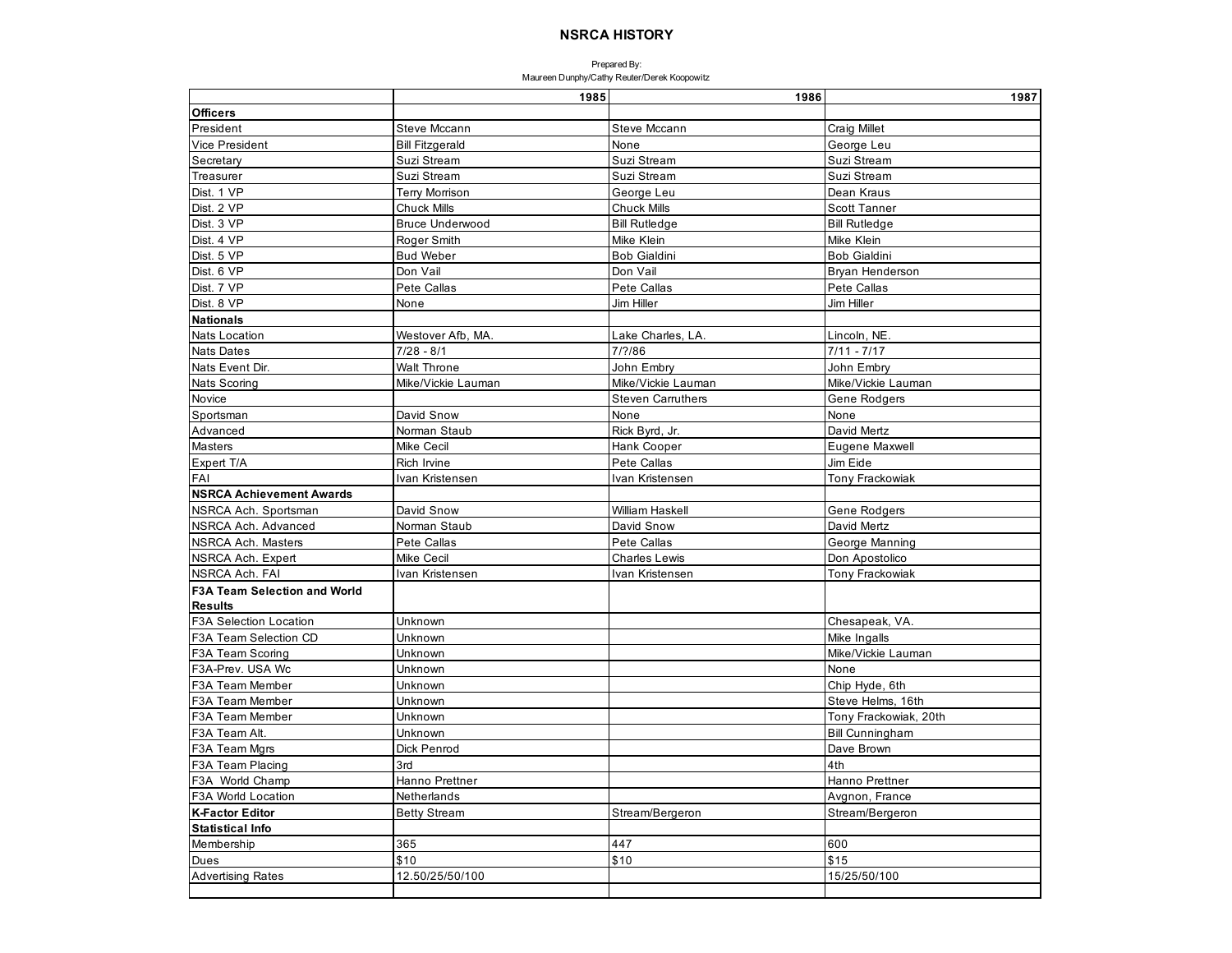|                                     | 1988                    | 1989                   | 1990                   |
|-------------------------------------|-------------------------|------------------------|------------------------|
| <b>Officers</b>                     |                         |                        |                        |
| President                           | <b>Craig Millet</b>     | Bryan Henderson        | Bryan Henderson        |
| Vice President                      | George Leu              | Roy Speights           | <b>Roy Speights</b>    |
| Secretary                           | Suzi Stream             | Suzi Stream            | Suzi Stream            |
| Treasurer                           | Suzi Stream             | Suzi Stream            | Suzi Stream            |
| Dist. 1 VP                          | Dean Kraus              | Jack Sonnebom          | Dave Lockhart          |
| Dist. 2 VP                          | Eric Baugher            | Eric Baugher           | Eric Baugher           |
| Dist. 3 VP                          | Paul Verger             | Paul Verger            | Paul Verger            |
| Dist. 4 VP                          | Mike Klein              | Mike Klein             | Mike Barbee            |
| Dist. 5 VP                          | <b>Bob Gialdini</b>     | <b>Bob Gialdini</b>    | Kurt Krempetz          |
| Dist. 6 VP                          | <b>Bryan Henderson</b>  | Jerry Stuckey          | Jerry Stuckey          |
| Dist. 7 VP                          | Pete Callas             | Steve/Linda Locke      | Steve/Linda Locke      |
| Dist. 8 VP                          | Jim Hiller              | <b>Rick Allison</b>    | <b>Rick Allison</b>    |
| <b>Nationals</b>                    |                         |                        |                        |
| <b>Nats Location</b>                | Tidewater, VA.          | Tri-Cities, WA.        | Lawrenceville, IL.     |
| <b>Nats Dates</b>                   | $7/23 - 7/31$           | $7/17 - 7/24$          | $7/14 - 7/22$          |
| Nats Event Dir.                     | Mike Ingalls            | <b>Greg Frohreich</b>  | Greg Frohreich         |
| Nats Scoring                        | Mike/Vickie Lauman      | Mike/Vickie Lauman     | Mike/Vickie Lauman     |
| Sportsman                           | <b>James Mcmasters</b>  | Ken Rice               | Ronald Segura          |
| Advanced                            | Merle Hyde              | Shane Gray             | Barry Brunson          |
| Masters                             | <b>Richard Fletcher</b> | <b>Bob Barclay</b>     | <b>James Mcmasters</b> |
| Expert T/A                          | David Hoppes            | Floyd Crawford         | Luke Christian         |
| FAI                                 | Chip Hyde               | Chip Hyde              | Ivan Kristensen        |
| <b>NSRCA Achievement Awards</b>     |                         |                        |                        |
| NSRCA Ach. Sportsman                | James Mcmasters         | Ken Rice               | Ron Segura             |
| NSRCA Ach. Advanced                 | Merle Hyde              | Shane Gray             | Jason Shulman          |
| <b>NSRCA Ach. Masters</b>           | David Hoppes            | <b>Bob Barclav</b>     | <b>Jim Mcmasters</b>   |
| NSRCA Ach. Expert                   | <b>Bryan Doxey</b>      | Floyd Crawford         | Luke Christian         |
| NSRCA Ach. FAI                      | Chip Hyde               | Chip Hyde              | Ivan Kristensen        |
| <b>F3A Team Selection and World</b> |                         |                        |                        |
| <b>Results</b>                      |                         |                        |                        |
| F3A Selection Location              |                         | Pensacola, FL.         |                        |
| F3A Team Selection CD               |                         | Tony Stillman          |                        |
| F3A Team Scoring                    |                         | Mike/Vickie Lauman     |                        |
| F3A-Prev. USA Wc                    |                         | None                   |                        |
| F3A Team Member                     |                         | Chip Hyde, 4th         |                        |
| F3A Team Member                     |                         | Tony Frackowiak, 9th   |                        |
| F3A Team Member                     |                         | Dean Koger, 12th       |                        |
| F3A Team Alt.                       |                         | <b>Bill Cunningham</b> |                        |
| F3A Team Mgrs                       |                         | John Britt             |                        |
| F3A Team Placing                    |                         | 1St                    |                        |
| F3A World Champ                     |                         | Hanno Prettner         |                        |
| F3A World Location                  |                         | Fentress NAS, VA.      |                        |
| <b>K-Factor Editor</b>              | Stream/Bergeron         | Stream/Bergeron        | Stream/Bergeron        |
| <b>Statistical Info</b>             |                         |                        |                        |
| Membership                          | 650                     | 780                    | 914                    |
| Dues                                | \$15                    | \$15                   | \$20                   |
| <b>Advertising Rates</b>            | 10/15/25/50/100         | 10/15/25/50/100        | 10/15/25/50/100        |
|                                     |                         |                        |                        |
|                                     |                         |                        |                        |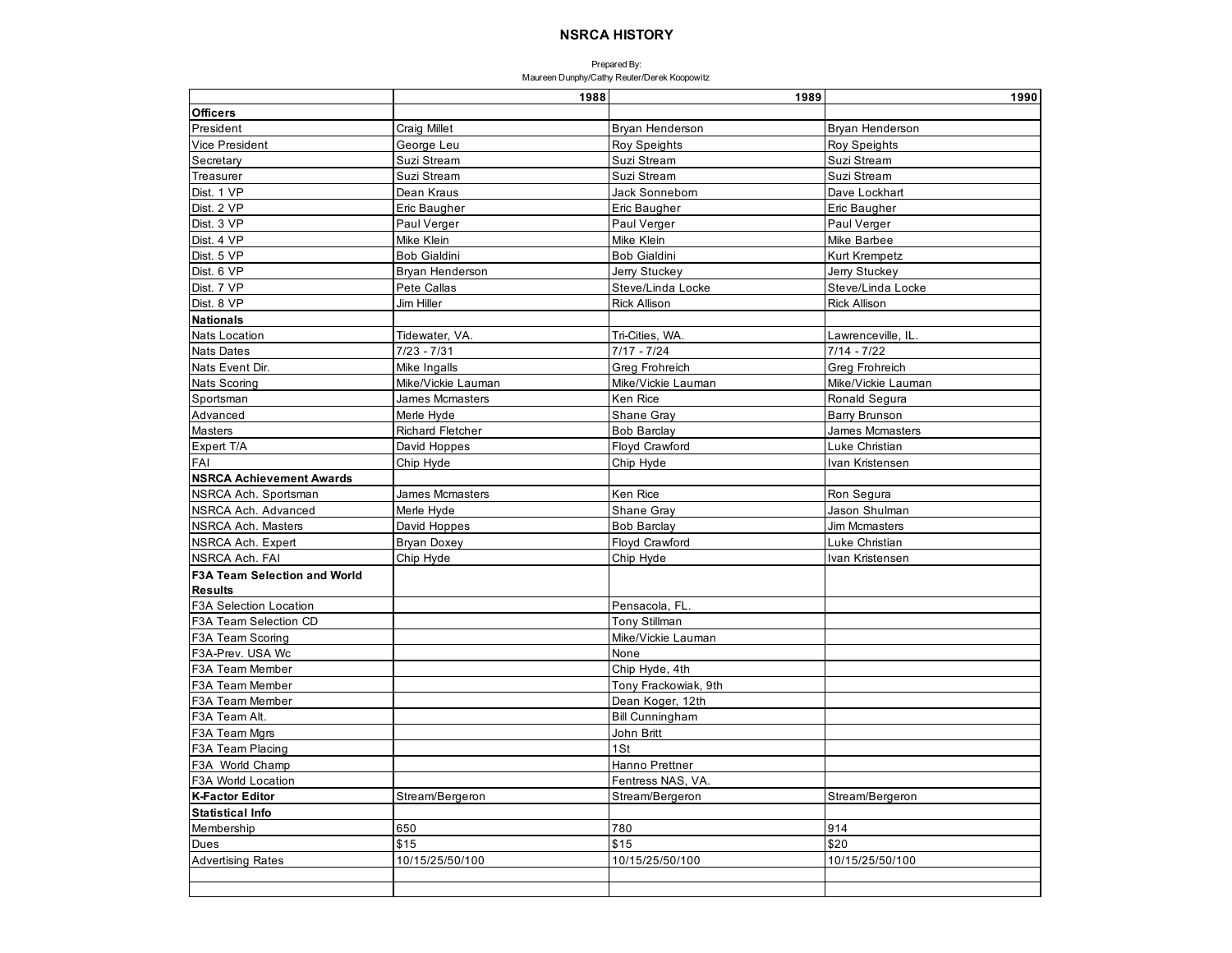|                                     | 1991                      | 1992                           | 1993                   |
|-------------------------------------|---------------------------|--------------------------------|------------------------|
| <b>Officers</b>                     |                           |                                |                        |
| President                           | Bryan Henderson           | Bryan Henderson                | <b>Rick Allison</b>    |
| <b>Vice President</b>               | Paul Verger               | Paul Verger                    | Greg Frohreich         |
| Secretary                           | Suzi Frohreich            | Suzi Frohreich                 | Suzi Frohreich         |
| Treasurer                           | Suzi Frohreich            | Suzi Frohreich                 | Suzi Frohreich         |
| Dist. 1 VP                          | Dave Lockhart             | Dave Lockhart                  | Scott Anderson         |
| Dist. 2 VP                          | <b>Tom Miller</b>         | <b>Tom Miller</b>              | <b>Tom Miller</b>      |
| Dist. 3 VP                          | Paul Verger               | Paul Verger                    | Verger/Stillman        |
| Dist. 4 VP                          | Mike Barbee               | Mike Barbee                    | Mike Barbee            |
| Dist. 5 VP                          | Kurt Krempetz             | <b>Kurt Krempetz</b>           | Paul Hohensee          |
| Dist. 6 VP                          | Gene Rodgers              | Gene Rodgers                   | Gene Rodgers           |
| Dist. 7 VP                          | Paul Salverda             | Paul Salverda                  | Paul Salverda          |
| Dist. 8 VP                          | <b>Rick Allison</b>       | John Nosler                    | John Nosler            |
| <b>Nationals</b>                    |                           |                                |                        |
| <b>Nats Location</b>                | Lawrenceville, IL.        | Westover AFB, MA.              | Lawrenceville, IL.     |
| <b>Nats Dates</b>                   | $7/15 - 7/19$             | $6/20 - 6/28$                  | $7/17 - 7/22$          |
| Nats Event Dir.                     | Greg Frohreich            | <b>Tony Stillman</b>           | <b>Tony Stillman</b>   |
| Nats Scoring                        | Mike/Vickie Lauman        | Mike/Vickie Lauman             | Mike/Vickie Lauman     |
| Sportsman                           | <b>Bill Heatherington</b> | Dennis Austein                 | Sean Mcmurtry          |
| Advanced                            | Ronald Segura             | Kirk Gray                      | Mike Caglia            |
| Masters                             | Larsen Andersen           | Bryan Byrd                     | Robert Richards        |
| Expert T/A                          | Danny Peterson            |                                |                        |
| FAI                                 | Chip Hyde                 | Dave Von Linsowe               | Chip Hyde              |
| <b>NSRCA Achievement Awards</b>     |                           |                                |                        |
| NSRCA Ach. Sportsman                | <b>Bill Heatherington</b> | Dennis Austein                 | Sean Mcmurtry          |
| NSRCA Ach. Advanced                 | Ron Segura                | Kirk Gray                      | Mike Caglia            |
| <b>NSRCA Ach. Masters</b>           | Larsen Andersen           | Bryan Byrd                     | <b>Robert Richards</b> |
| NSRCA Ach. Expert                   | Danny Peterson            | None                           | None                   |
| NSRCA Ach. FAI                      | Chip Hyde                 | Dave Von Linsowe               | Chip Hyde              |
| <b>F3A Team Selection and World</b> |                           |                                |                        |
| <b>Results</b>                      |                           |                                |                        |
| F3A Selection Location              | Elgin AFB, FL.            |                                | Corvallis, OR.         |
| F3A Team Selection CD               | Ron Van Putte             |                                | Mike Dunphy            |
| F3A Team Scoring                    | Mike/Vickie Lauman        |                                | Maureen Dunphy         |
| F3A-Prev. USA Wc                    | None                      |                                | Chip Hyde, 2nd (91 Wc) |
| F3A Team Member                     | Chip Hyde, World Champ    |                                | Dave Von Linsowe, 7th  |
| F3A Team Member                     | Dave Von Linsowe, 3rd     |                                | Tony Frackowiak, 9th   |
| F3A Team Member                     | Bill Cunningham, 9th      |                                | Bill Cunningham, 11th  |
| F3A Team Alt.                       | <b>Tony Frackowiak</b>    |                                | Jason Shulman          |
| F3A Team Mgrs                       | John Britt, Chris Lakin   |                                | Tony Stillman          |
| F3A Team Placing                    | 2nd                       |                                | 2nd                    |
| F3A World Champ                     | Chip Hyde                 |                                | Hanno Prettner         |
| <b>F3A World Location</b>           | Wangaratta, Australia     |                                | Austria                |
| N-Pac                               |                           |                                |                        |
| N-Pac Location                      |                           | Lawrenceville, IL.             |                        |
| N-Pac Dates                         |                           | $7/26 - 8/1$                   |                        |
| N-Pac CDs                           |                           | Jim Fife, Mike Dunphy          |                        |
| Scoring                             |                           | Maureen Dunphy, Tim Langlinais |                        |
| Novice                              |                           | Mike Brown                     |                        |
| Sportsman                           |                           | Raiko Potter                   |                        |
| Advanced                            |                           | David Shulman                  |                        |
| Masters                             |                           | Roscoe Segura                  |                        |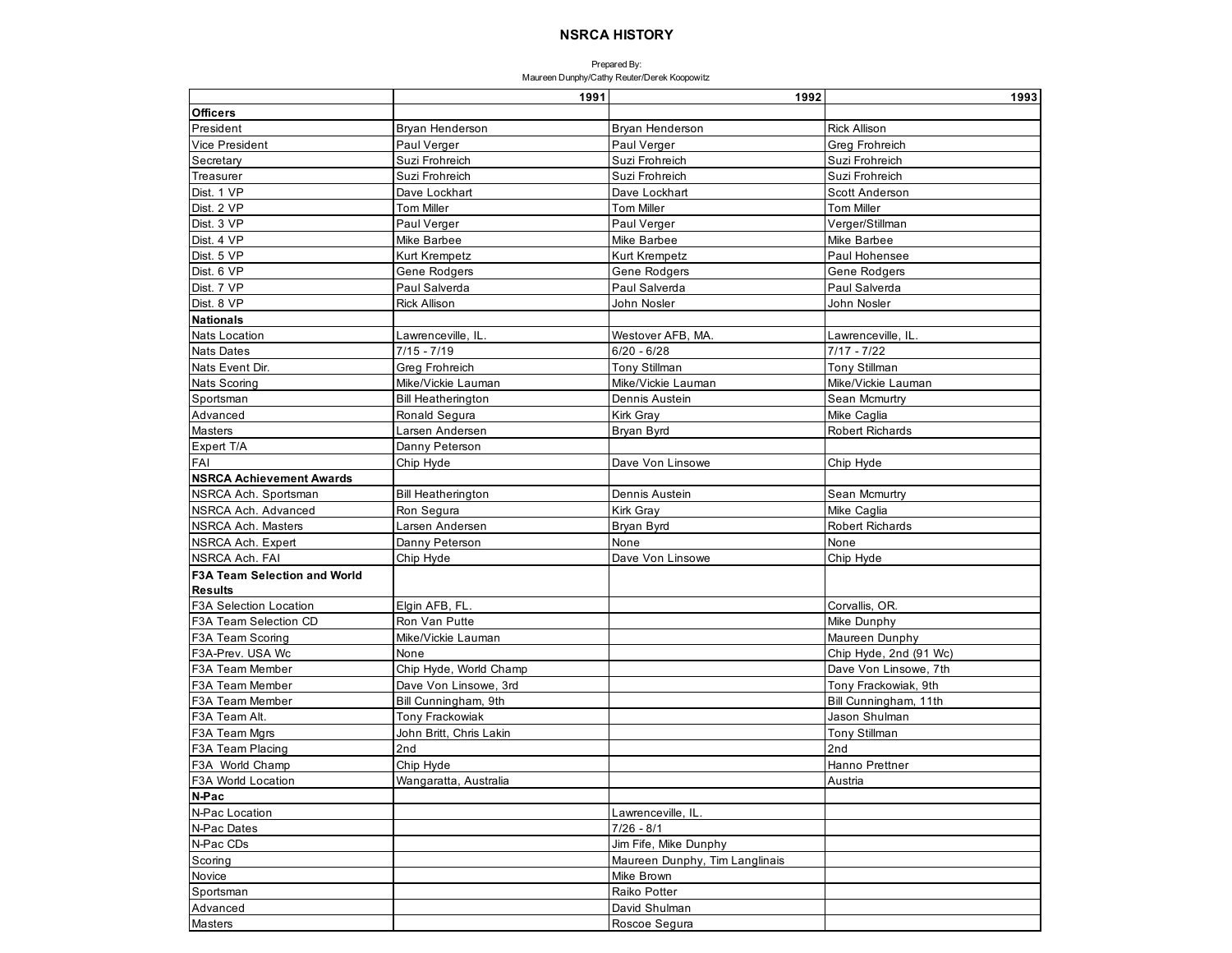| <b>FAI</b>               |                 | Chip Hyde       |                         |
|--------------------------|-----------------|-----------------|-------------------------|
| K-Factor Editor          | Stream/Bergeron | Stream/Bergeron | Stream/Hawkinson        |
| <b>Statistical Info</b>  |                 |                 |                         |
| Membership               | 1107            | 984             | 884                     |
| Dues                     | \$20            | \$20            | \$20 USA/Can; \$30 For. |
| <b>Advertising Rates</b> | 10/15/25/50/100 | 10/15/25/50/100 | 20/40/50/70/100/120     |
|                          |                 |                 |                         |
|                          |                 |                 |                         |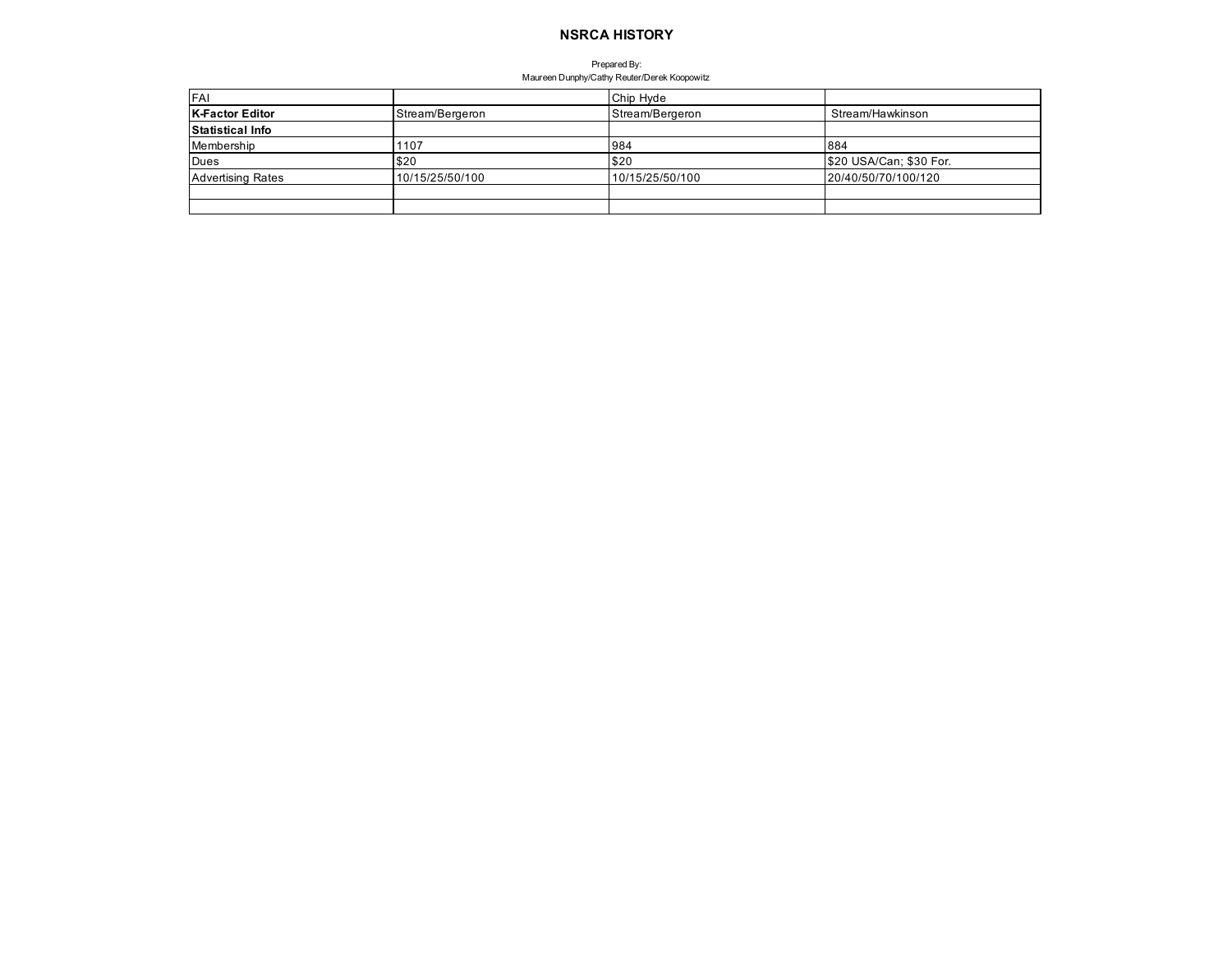|                                     | 1994                           | 1995                           | 1996                   |
|-------------------------------------|--------------------------------|--------------------------------|------------------------|
| <b>Officers</b>                     |                                |                                |                        |
| President                           | <b>Rick Allison</b>            | <b>Tony Stillman</b>           | <b>Tony Stillman</b>   |
| <b>Vice President</b>               | <b>Greg Frohreich</b>          | John Fuqua                     | John Fuqua             |
| Secretary                           | Suzi Frohreich                 | Maureen Dunphy                 | Maureen Dunphy         |
| Treasurer                           | Suzi Frohreich                 | Maureen Dunphy                 | Maureen Dunphy         |
| Dist. 1 VP                          | George Asteris                 | George Asteris                 | Mark Scheda            |
| Dist. 2 VP                          | <b>Bob Richards</b>            | <b>Bob Richards</b>            | <b>Bob Richards</b>    |
| Dist. 3 VP                          | Tony Stillman                  | <b>Bruce Underwood</b>         | <b>Bruce Underwood</b> |
| Dist. 4 VP                          | Verne Koester                  | Verne Koester                  | Veme Koester           |
| Dist. 5 VP                          | Paul Hohensee                  | <b>Bob Goffstein</b>           | <b>Bob Goffstein</b>   |
| Dist. 6 VP                          | Gene Rodgers                   | Mike Darnold                   | Mike Damold            |
| Dist. 7 VP                          | Paul Salverda                  | Paul Salverda                  | Paul Salverda          |
| Dist. 8 VP                          | Eric Hawkinson                 | Joan Anastasio                 | Joan Anastasio         |
| <b>Nationals</b>                    |                                |                                |                        |
| <b>Nats Location</b>                | Lubbock, TX.                   | Lawrenceville, IL.             | Muncie, IN.            |
| <b>Nats Dates</b>                   | $7/17 - 7/23$                  | $7/9 - 7/14$                   | $7/14 - 7/19$          |
| Nats Event Dir.                     | Paul Salverda                  | Mike Dunphy                    | Ron Van Putte          |
| Nats Scoring                        | Mike/Vicki Lauman              | Maureen Dunphy, Tim Langlinais | Maureen Dunphy         |
| Sportsman                           | Kevin Nibur                    | <b>Rick Sweeney</b>            | Randy Wolfe            |
| Advanced                            | Sean Mcmurtry                  | Kevin Nibur                    | Mark Atwood            |
| Masters                             | <b>Rusty Fried</b>             | Jonathan Roberts               | Lonnie Martin          |
| FAI                                 | Chip Hyde                      | Tony Frackowiak                | Kirk Gray              |
| <b>NSRCA Achievement Awards</b>     |                                |                                |                        |
| NSRCA Ach. Sportsman                | Kevin Nibur                    | <b>Rick Sweeney</b>            | Randy Wolfe            |
| NSRCA Ach. Advanced                 | Sean Mcmurtry                  | Kevin Nibur                    | Mark Atwood            |
| NSRCA Ach. Masters                  | <b>Rusty Fried</b>             | Jonathan Roberts               | Lonnie Martin          |
| NSRCA Ach. FAI                      | Chip Hyde                      | Tony Frackowiak                | Kirk Gray              |
| <b>F3A Team Selection and World</b> |                                |                                |                        |
| <b>Results</b>                      |                                |                                |                        |
| <b>F3A Selection Location</b>       |                                | Memphis, TN.                   |                        |
| F3A Team Selection CD               |                                | Mike Dunphy                    |                        |
| F3A Team Scoring                    |                                | Maureen Dunphy                 |                        |
| F3A-Prev. USA Wc                    |                                | None                           |                        |
| F3A Team Member                     |                                | Dave Von Linsowe, 10th         |                        |
| F3A Team Member                     |                                | Bill Cunningham13th            |                        |
| F3A Team Member                     |                                | Chris Lakin, 15th              |                        |
| F3A Team Alt.                       |                                | Unknown                        |                        |
| F3A Team Mgrs                       |                                | Tony Stillman                  |                        |
| F3A Team Placing                    |                                | 5th                            |                        |
| F3A World Champ                     |                                | Naruku                         |                        |
| F3A World Location                  |                                | Kasaoka, Japan                 |                        |
| N-Pac                               |                                |                                |                        |
| N-Pac Location                      | Tullahoma, TN.                 |                                |                        |
| N-Pac Dates                         | $8/14 - 7/19$                  |                                |                        |
| N-Pac CDs                           | Mike Dunphy                    |                                |                        |
| Scoring                             | Maureen Dunphy, Tim Langlinais |                                |                        |
| Novice                              | Mike Neville                   |                                |                        |
| Sportsman                           | James Griffeth                 |                                |                        |
| Advanced                            | Wade Matney                    |                                |                        |
| <b>Masters</b>                      | Ray Meyer                      |                                |                        |
| FAI                                 | Jason Shulman                  |                                |                        |
| <b>K-Factor Editor</b>              | Stream/Hawkinson               | Eric Hawkinson                 | Eric Hawkinson         |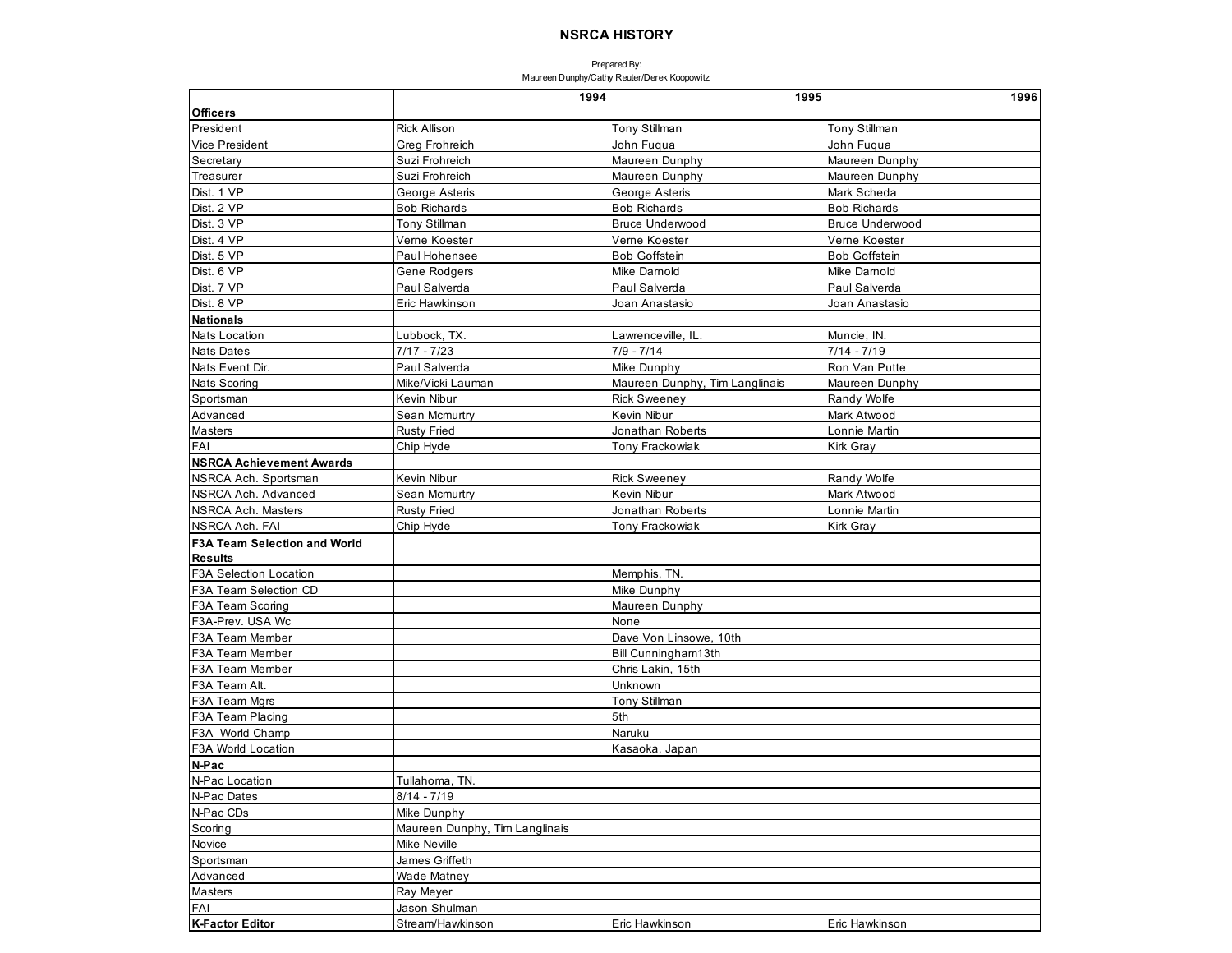| <b>Statistical Info</b>  |                        |                                 |                                  |
|--------------------------|------------------------|---------------------------------|----------------------------------|
| Membership               | 1074                   | 1322                            | 1380                             |
| <b>IDues</b>             | \$20 USA/Can; \$30 For | \$30 USA/\$40 Can-Mex, \$50 For | \$30 USA/\$40 Can-Mex, \$50 For. |
| <b>Advertising Rates</b> | 20/40/50/70/100/120    | 120/40/50/70/100/120            | 30/60/70/95/130/160              |
|                          |                        |                                 |                                  |
|                          |                        |                                 |                                  |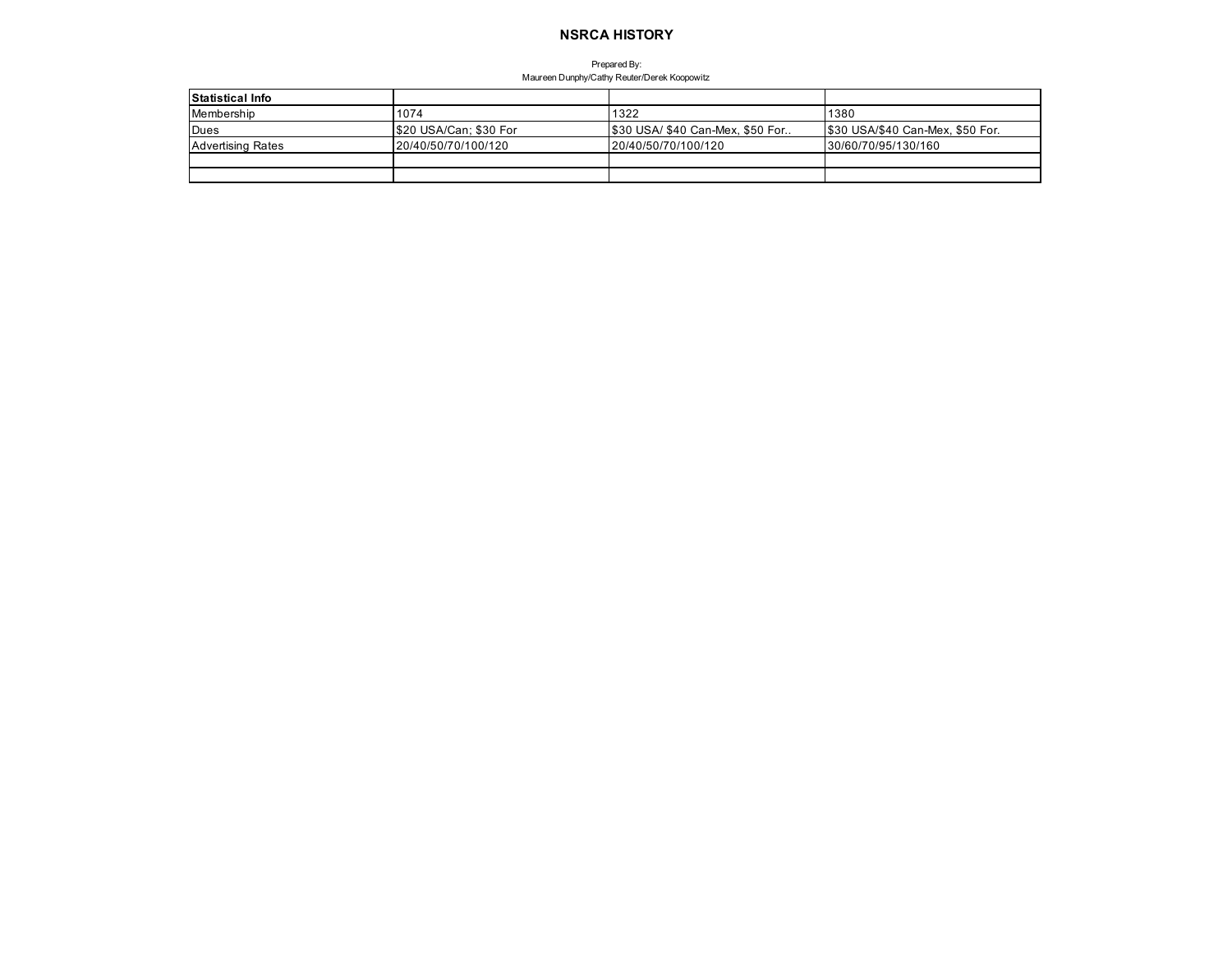|                                             | 1997                                | 1998                                | 1999                                |
|---------------------------------------------|-------------------------------------|-------------------------------------|-------------------------------------|
| <b>Officers</b>                             |                                     |                                     |                                     |
| President                                   | Tony Stillman                       | <b>Tony Stillman</b>                | Eric Henderson                      |
| <b>Vice President</b>                       | John Fuqua                          | Ron Van Putte                       | Ron Van Putte                       |
| Secretary                                   | Maureen Dunphy                      | Maureen Dunphy                      | Maureen Dunphy                      |
| Treasurer                                   | Maureen Dunphy                      | Maureen Dunphy                      | Maureen Dunphy                      |
| Dist. 1 VP                                  | Eric Henderson                      | Eric Henderson                      | Dave Elsner                         |
| Dist. 2 VP                                  | Glen Engel                          | Lonnie Martin                       | Lonnie Martin                       |
| Dist. 3 VP                                  | <b>Bruce Underwood</b>              | <b>Bruce Undrwood</b>               | <b>Tony Stillman</b>                |
| Dist. 4 VP                                  | Verne Koester                       | Mike Walpole                        | Mike Walpole/Tom Weedon             |
| Dist. 5 VP                                  | Michael Doma                        | Michael Dorna                       | Michael Doma                        |
| Dist. 6 VP                                  | <b>Todd Blose</b>                   | <b>Bob Pastorello</b>               | <b>Bob Pastorello</b>               |
| Dist. 7 VP                                  | Bob Danks/Herb Kurlan               | Herb Kurlan                         | Herb Kurlan                         |
| Dist. 8 VP                                  | Joan Anastaiio                      | Eric Hawkinson                      | Eric Hawkinson                      |
| <b>Nationals</b>                            |                                     |                                     |                                     |
| <b>Nats Location</b>                        | Muncie, IN.                         | Muncie, IN.                         | Muncie, IN                          |
| <b>Nats Dates</b>                           | $7/20 - 7/25$                       | $7/20 - 7/24$                       | $7/18 - 7/23$                       |
| Nats Event Dir.                             | Ron Van Putte                       | <b>Bob Noll</b>                     | <b>Bob Noll</b>                     |
| Nats Scoring                                | Phil Benford/Maureen Dunphy         | Maureen Dunphy                      | Anna Ames/Jim McKeown               |
| Sportsman                                   | <b>Bill Pritchett</b>               | Peter Collinson                     | Dean Wilson                         |
| Intermediate                                | None                                | None                                | None                                |
| Advanced                                    | Kevin Proodian                      | Glen Watson                         | Peter Collinsonb                    |
| Masters                                     | Greg Grigsby                        | Dave Lockhart                       | Joey Hayes                          |
| Expert T/A                                  | None                                | None                                | None                                |
| FAI                                         | Sean Mcmurtry                       | Chip Hyde                           | Sean Mcmurtry                       |
| <b>NSRCA Achievement Awards</b>             |                                     |                                     |                                     |
| NSRCA Ach. Sportsman                        | <b>Bill Pritchett</b>               | Peter Collinson                     | Dean Wilson                         |
| NSRCA Ach. Advanced                         | Kevin Proodian                      | Glen Watson                         | Peter Collinson                     |
| NSRCA Ach. Masters                          | Greg Grigsby                        | Dave Lockhart                       | Joey Hayes                          |
| NSRCA Ach. FAI                              | Sean Mcmurtry                       | Chip Hyde                           | Sean Mcmurtry                       |
| <b>F3A Team Selection and World Results</b> |                                     |                                     |                                     |
| <b>F3A Selection Location</b>               | Muncie, IN.                         |                                     | Elgin AFB, FL                       |
| F3A Team Selection CD                       | Tony Stillman                       |                                     | Ron Van Putte                       |
| F3A Team Scoring                            | Derek Koopowitz                     |                                     | <b>Phil Benford</b>                 |
| F3A-Prev. USA Wc                            | None                                |                                     | None                                |
| F3A Team Member                             | Chris Lakin, 7th                    |                                     | Chip Hyde, 3rd                      |
| F3A Team Member                             | Kirk Gray, 9th                      |                                     | Kirk Gray, 7th                      |
| F3A Team Member                             | Tony Frackowiak                     |                                     | Jason Shulman, 13th                 |
| F3A Team Alt.                               | Chip Hyde                           |                                     | Sean Mcmurtry                       |
| F3A Team Mgrs                               | Tony Stillman                       |                                     | Reeves Lippincott                   |
| F3A Team Placing                            | 4th                                 |                                     | 1St                                 |
| F3A World Champ                             | Giiche Naruki                       |                                     | Christophe Paysant Leroux           |
| F3A World Location                          | Warsaw, Poland                      |                                     | Pensacola, FL                       |
| <b>K-Factor Editor</b>                      | Eric Hawkinson                      | Eric Hawkinson                      | Eric Hawkinson                      |
| <b>Statistical Info</b>                     |                                     |                                     |                                     |
| Membership                                  | 1377                                | 1348                                | 1352                                |
| Dues                                        | \$30 USA/\$40 Can-Mex, \$50 Foreign | \$30 USA/\$40 Can-Mex, \$50 Foreign | \$30 USA/\$40 Can-Mex, \$50 Foreign |
| <b>Advertising Rates</b>                    | 30/60/70/95/130/160                 | 30/60/70/95/130/160                 | 30/60/70/95/130/160                 |
|                                             |                                     |                                     |                                     |
|                                             |                                     |                                     |                                     |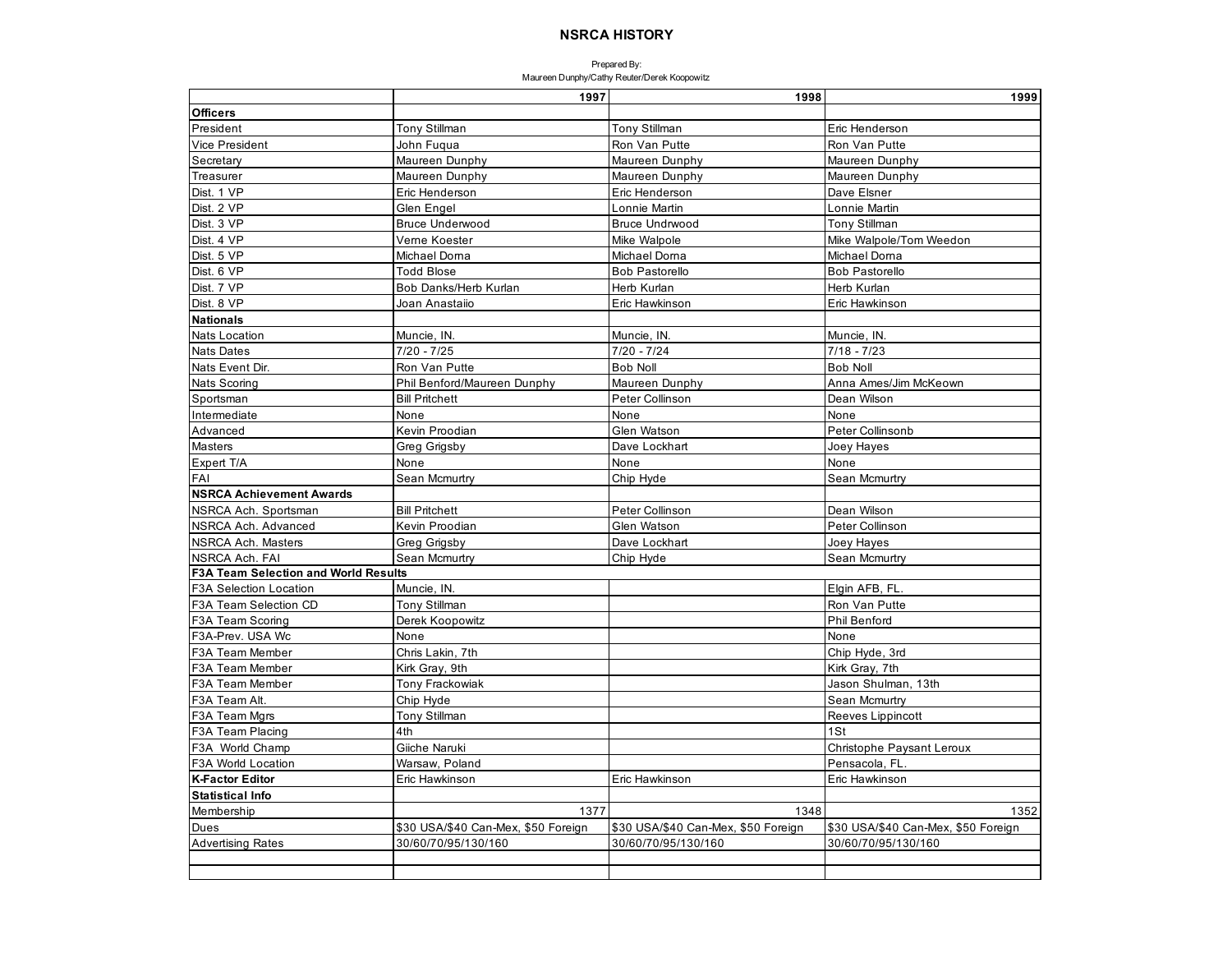|                                     | 2000                              | 2001                             | 2002                             |
|-------------------------------------|-----------------------------------|----------------------------------|----------------------------------|
| <b>Officers</b>                     |                                   |                                  |                                  |
| President                           | Eric Henderson                    | Eric Henderson                   | Eric Henderson                   |
| Vice President                      | Ron Van Putte                     | Ron Van Putte                    | Ron Van Putte                    |
| Secretary                           | Maureen Dunphy                    | Maureen Dunphy                   | Maureen Dunphy                   |
| Treasurer                           | Maureen Dunphy                    | Derek Koopowitz                  | Derek Koopowitz                  |
| Dist. 1 VP                          | Dave Elsner/Chris Dansereau       | Chris Dansereau, Jr.             | Chris Dansereau, Jr.             |
| Dist. 2 VP                          | Frank Collinson                   | Frank Collinson                  | Frank Collinson                  |
| Dist. 3 VP                          | Tony Stillman/Bill Harden         | <b>Bill Harden</b>               | Bill Harden/Matt Kebabjian       |
| Dist. 4 VP                          | Tom Weedon                        | Tom Weedon                       | Tom Weedon                       |
| Dist. 5 VP                          | Bob G. Satalino                   | Bob G. Satalino                  | Bob G. Satalino                  |
| Dist. 6 VP                          | Bob Pstorello/Troy Newman         | <b>Troy Newman</b>               | <b>Troy Newman</b>               |
| Dist. 7 VP                          | Herb Kurlanjohn Fayad             | John Fayad/Steve Klaus           | John Fayad/Steve Klaus           |
| Dist. 8 VP                          | Eric Hawkinson/Nate Dixon         | Nate Dixon/John Fogelsong        | Nate Dixon/John Fogelsong        |
| <b>Nationals</b>                    |                                   |                                  |                                  |
| <b>Nats Location</b>                | Muncie, IN.                       | Muncie, IN.                      | Muncie, IN.                      |
| <b>Nats Dates</b>                   | $7/16 - 7/21$                     | $7/16 - 7/20$                    | $7/21 - 7/26$                    |
| Nats Event Dir.                     | <b>Bob Noll</b>                   | Jeff Hill                        | Jeff Hill                        |
| Nats Scoring                        | Jim McKeown: Dansereaus           | Jim McKeown; Dansereaus          | Jim McKeown; Dansereaus          |
| Sportsman                           | <b>Robert Matthews</b>            | Robert Fortino                   | <b>Michael Hill</b>              |
| Advanced                            | Dean Wilson                       | Andrew Jesky                     | James Woodward                   |
| Masters                             | Peter Collinson                   | Dean Wilson                      | Andrew Jesky                     |
| FAI                                 | Chip Hyde                         | Quique Somenzini                 | Quique Somenzini                 |
| <b>NSRCA Achievement Awards</b>     |                                   |                                  |                                  |
| NSRCA Ach. Spt                      | <b>Robert Matthews</b>            | Robert Fortino                   | Michael Hill                     |
| NSRCA Ach. Adv                      | Dean Wilson                       | Andrew Jesky                     | James Woodward                   |
| NSRCA Ach. Mas.                     | Peter Collinson                   | Dean Wilson                      | Andrew Jesky                     |
| <b>NSRCA Ach. FAI</b>               | Chip Hyde                         | Quique Somenzini                 | Quique Somenzini                 |
| <b>F3A Team Selection and World</b> |                                   |                                  |                                  |
| <b>Results</b>                      |                                   |                                  |                                  |
| <b>F3A Selection Location</b>       | Muncie, IN. qualified for 2001 WC |                                  |                                  |
| F3A Team Selection CD               | <b>Bob Noll</b>                   |                                  |                                  |
| F3A Team Scoring                    | Jim Mckeown                       |                                  |                                  |
| F3A-Prev. USA Wc                    | None                              |                                  |                                  |
| F3A Team Member                     | Chip Hyde                         | Chip Hyde, 3rd                   |                                  |
| F3A Team Member                     | Jason Shulman                     | Jason Shulman, 4th               |                                  |
| F3A Team Member                     | Sean Mcmurtry                     | Sean Mcmurtry, 11th              |                                  |
| F3A Team Alt.                       | <b>Kirk Gray</b>                  | Kirk Gray                        |                                  |
| F3A Team Mgrs                       | Dave Guerin                       | Dave Guerin                      |                                  |
| F3A Team Placing                    |                                   | 2nd                              |                                  |
| F3A World Champ                     |                                   | Christophe Paysant Leroux        |                                  |
| F3A World Location                  |                                   | Cork, Ireland                    |                                  |
| <b>K-Factor Editor</b>              | Hawkinson/Brian Clemmons          | Clemmons/Kopieleski              | Brian Clemmons, Publisher        |
| <b>Statistical Info</b>             |                                   |                                  |                                  |
| Membership                          | 1100                              | 923                              | 723                              |
| Dues                                | \$35 USA/\$45, Can-Mex, \$55 For  | \$35 USA/\$45 Can-Mex, \$55 For. | \$38 USA, \$60 Can-Mex, \$85 For |
| <b>Advertising Rates</b>            | 30/60/70/95/130/160               | 30/60/70/95/130/160              | 40/75/90/120/170/200             |
|                                     |                                   |                                  |                                  |
|                                     |                                   |                                  |                                  |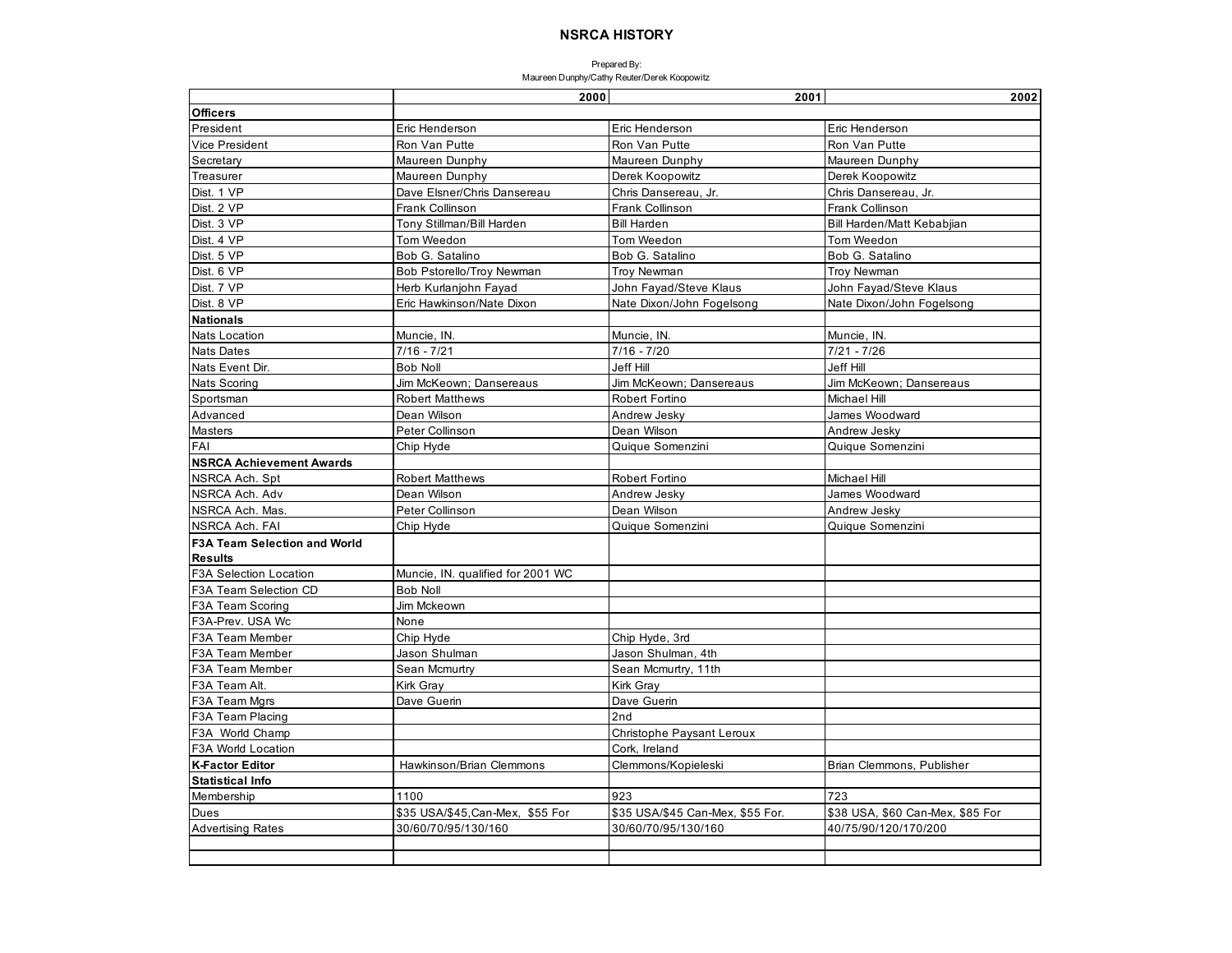|                                     | 2003                            | 2004                             | 2005                                |
|-------------------------------------|---------------------------------|----------------------------------|-------------------------------------|
| <b>Officers</b>                     |                                 |                                  |                                     |
| President                           | <b>Tony Stillman</b>            | Tony Stillman                    | Lamar Blair                         |
| <b>Vice President</b>               | Ron Van Putte                   | Ron Van Putte                    | Eric Henderson                      |
| Secretary                           | Maureen Dunphy                  | Maureen Dunphy                   | <b>Catherine Reuther</b>            |
| Treasurer                           | Derek Koopowitz                 | Derek Koopowitz                  | Frank Granelli; Brian Clemmons      |
|                                     |                                 |                                  | Rick Wallace (Appointed To Complete |
| Dist. 1 VP                          | Frank Granelli                  | Frank Granelli                   | Frank's Term)                       |
| Dist. 2 VP                          | Frank Collinson Md              | Robert Gainey                    | Robert Gainey; Bill Glaze           |
| Dist. 3 VP                          | Matt Kebabjian                  | Matt Kebabjian                   | Matt Kebabjian; Emory Schroeter     |
| Dist. 4 VP                          | <b>Bob Kane</b>                 | <b>Bob Kane</b>                  | <b>Bob Kane</b>                     |
| Dist. 5 VP                          | Dan Curtis                      | Dan Curtis                       | Dan Curtis                          |
| Dist. 6 VP                          | Andre Bouchard                  | Lance Van Nostrand               | Lance Van Nostrand                  |
| Dist. 7 VP                          | <b>Steve Klaus</b>              | Don Atwood                       | Don Atwood                          |
| Dist. 8 VP                          | Michael Lance                   | Gordon Anderson                  | Gordon Anderson                     |
| <b>Nationals</b>                    |                                 |                                  |                                     |
| <b>Nats Location</b>                | Muncie, In                      | Muncie, In                       | Muncie, In                          |
| <b>Nats Dates</b>                   | $7/13 - 7/18$                   | $7/18 - 7/23$                    | $7/17 - 7/21$                       |
| Nats Event Dir.                     | Jeff Hill                       | Dave Guerin                      | Dave Guerin                         |
| Nats Scoring                        | Jim McKeown/Tom Weedon          | Jim McKeown/Cathy Reuther        | Marty King/Cathy Reuther            |
| Intermediate                        | Kristopher Kovanda              | Vernon White                     | <b>Brett Wickizer</b>               |
| Advanced                            | Robert Fortino                  | <b>Terrance Brown</b>            | A.C. Glenn                          |
| Masters                             | Donny Wright                    | David Snow                       | David Snow                          |
| FAI                                 | Don Szcur                       | Jason Shulman                    | Quique Somenzini                    |
| <b>NSRCA Achievement Awards</b>     |                                 |                                  |                                     |
| NSRCA Ach. Int.                     | Kristopher Kovanda              | Vernon White                     | <b>Brett Wickizer</b>               |
| NSRCA Ach. Adv                      | Robert Fortino                  | <b>Terrance Brown</b>            | A.C. Glenn                          |
| NSRCA Ach. Mas.                     | Donny Wright                    | David Snow                       | David Snow                          |
| NSRCA Ach. FAI                      | Don Szcur                       | <b>Terrance Brown</b>            | Quique Somenzini                    |
| <b>F3A Team Selection and World</b> |                                 |                                  |                                     |
| <b>Results</b>                      |                                 |                                  |                                     |
| F3A Selection Location              | Woodruff, South Carolina        | Muncie, IN. - for 2005           |                                     |
| F3A Team Selection CD               | Terrance Brown                  | Dave Guerin                      |                                     |
| F3A Team Scoring                    | Maureen Dunphy                  | Jim Mckeown                      |                                     |
| F3A-Prev. USA Wc                    | None                            | None                             |                                     |
| F3A Team Member                     | Chip Hyde, 3rd                  | Jason Shulman                    |                                     |
| F3A Team Member                     | Jason Shulman, 7th              | Chip Hyde                        |                                     |
| F3A Team Member                     | Sean Mcmurtry, 11th             | Sean Mcmurtry                    |                                     |
| F3A Team Alt.                       | Don Szcur                       | Don Szczur                       |                                     |
| F3A Team Mgrs                       | Tony Stillman                   | Bryan Hebert; Brian Clemmons     |                                     |
| F3A Team Placing                    | 1St                             |                                  |                                     |
| F3A World Champ                     | Christophe P Leroux             |                                  | Christophe Paysant Leroux           |
| F3A World Location                  | Deblin, Poland                  |                                  | St. Yan, France                     |
| <b>K-Factor Editor</b>              | Derek Koopowitz                 | Derek Koopowitz                  | Chris Larson                        |
| <b>K-Factor Publisher</b>           | Avery Publishing                | <b>Avery Publishing</b>          | Northeast Group Publishing          |
| <b>Statistical Info</b>             |                                 |                                  |                                     |
| Membership                          | 820                             | 813                              |                                     |
| Dues                                | \$30 US, \$40 Can-Mex, \$50 For | \$30 US; \$40 Can-Mex; \$50 For. | \$30 US; \$40 Can-Mex; \$50 For.    |
| <b>Advertising Rates</b>            | 40/75/90/120/170/200            | 40/75/90/120/170/200             | 40/75/90/120/170/200                |
|                                     |                                 |                                  |                                     |
|                                     |                                 |                                  |                                     |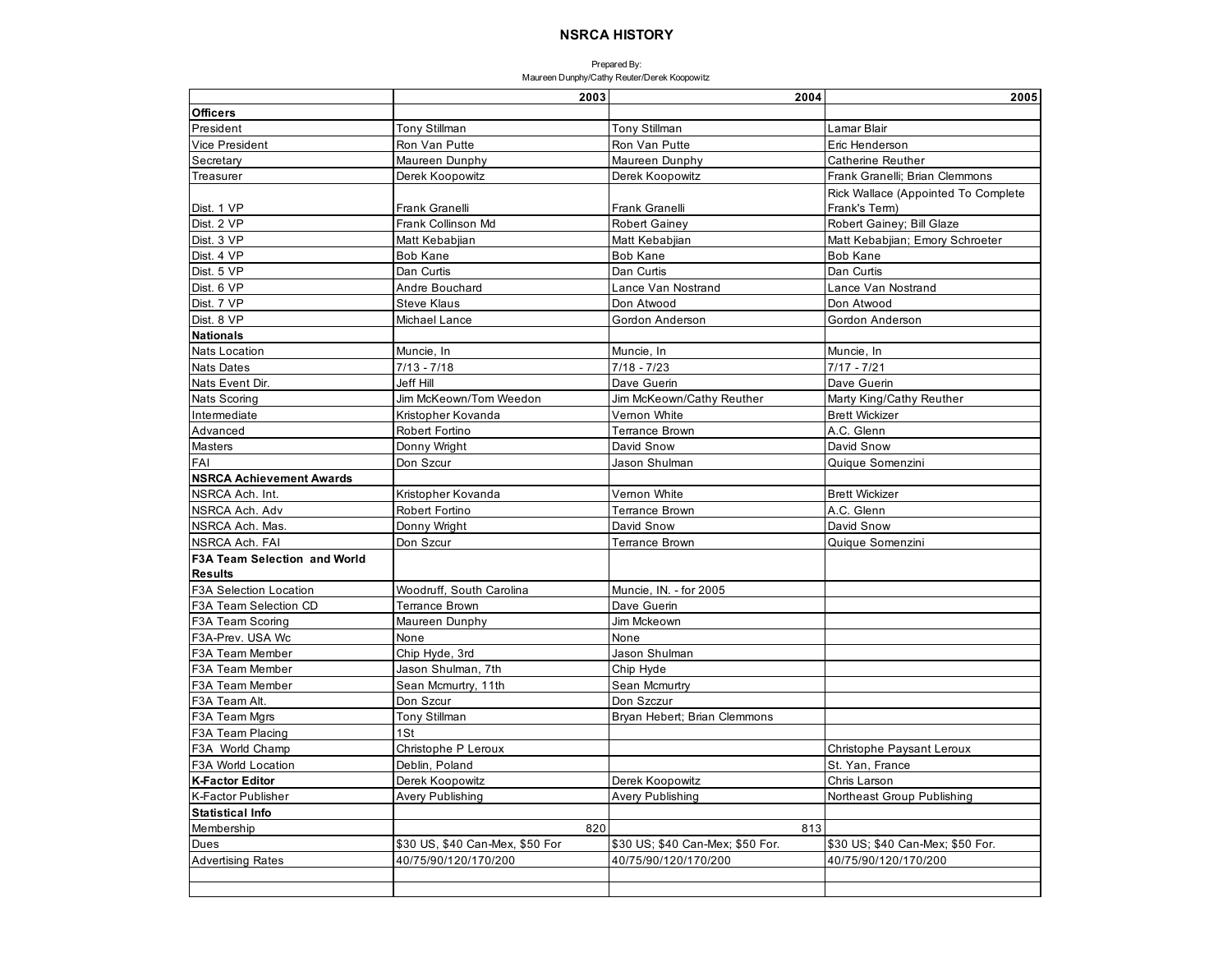|                                     | 2006                                | 2007                                | 2008                                |
|-------------------------------------|-------------------------------------|-------------------------------------|-------------------------------------|
| <b>Officers</b>                     |                                     |                                     |                                     |
| President                           | Lamar Blair                         | Derek Koopowitz                     | Derek Koopowitz                     |
| <b>Vice President</b>               | Vacant                              | Ron Van Putte                       | Ron Van Putte                       |
| Secretary                           | Jim Quinn                           | Jim Quinn                           | Jim Quinn                           |
| Treasurer                           | <b>Rusty Dose</b>                   | <b>Ron Davies</b>                   | Ron Davies                          |
| Dist. 1 VP                          | <b>Rick Wallace</b>                 | <b>Rick Wallace</b>                 | Ed Alt                              |
| Dist. 2 VP                          | <b>Robert Gainey</b>                | <b>Robert Gainey</b>                | <b>Ryan Smith</b>                   |
| Dist. 3 VP                          | <b>Emory Schroeter</b>              | <b>Emory Schroeter</b>              | Lamar Blair                         |
| Dist. 4 VP                          | <b>Robert Kane</b>                  | <b>Robert Kane</b>                  | Dave Johnstone                      |
| Dist. 5 VP                          | Chris Moon                          | Chris Moon                          | John Konneker                       |
| Dist. 6 VP                          | Lance Van Nostrand                  | Lance Van Nostrand                  | Mark Hunt                           |
| Dist. 7 VP                          | Derek Koopowitz                     | <b>Rusty Fried</b>                  | <b>Rusty Fried</b>                  |
| Dist. 8 VP                          | Gordon Anderson                     | Gordon Anderson                     | <b>Rex Lesher</b>                   |
| <b>Nationals</b>                    |                                     |                                     |                                     |
| <b>Nats Location</b>                | Muncie, IN.                         | Muncie, IN.                         | Muncie, IN.                         |
| <b>Nats Dates</b>                   | $7/16 - 7/20$                       | $7/18 - 7/21$                       | $7/21 - 7/25$                       |
| Nats Event Dir.                     | Dave Guerin                         | Dave Guerin                         | Dave Guerin                         |
| Nats Scoring                        | Don Frederick/Melissa Hester        | Don Frederick/Melissa Hester        | Don Frederick/Mellisa Hester        |
| Intermediate                        | Ryan Archer                         | Marcio Jorge                        | <b>Blake Hilson</b>                 |
| Advanced                            | <b>Brett Wickizer</b>               | Erik Newsholme                      | <b>Brandon Landry</b>               |
| Masters                             | Ryan McLaughlin                     | Glen Watson                         | Ken Velez                           |
| FAI                                 | Quique Somenzini                    | Jason Shulman                       | Jason Shulman                       |
| <b>F3A Team Selection and World</b> |                                     |                                     |                                     |
| <b>Results</b>                      |                                     |                                     |                                     |
| <b>F3A Selection Location</b>       | Muncie, IN.                         |                                     | Muncie, IN.                         |
| F3A Team Selection CD               | Dave Guerin                         |                                     | Dave Guerin                         |
| F3A Team Scoring                    | Marty King                          |                                     | Don Frederick                       |
| F3A-Prev. USA Wc                    |                                     | None                                |                                     |
| F3A Team Member                     |                                     | Jason Shulman - 4th                 |                                     |
| F3A Team Member                     |                                     | Quique Somenzini - 1st              |                                     |
| F3A Team Member                     |                                     | Andrew Jesky - 8th                  |                                     |
| F3A Team Alt.                       |                                     | Sean McMurtry                       |                                     |
| F3A Team Mars                       |                                     | Al Glenn/Raiko Potter               |                                     |
| F3A Team Placing                    |                                     | 2nd                                 |                                     |
| F3A World Champ                     |                                     | Quique Somenzini                    |                                     |
| F3A World Location                  |                                     | Sante Fe, Argentina                 |                                     |
| <b>K-Factor Editor</b>              | Derek Koopowitz/Mike Hester         | Derek Koopowitz/Chris Fitzsimmons   | Chris Fitzsimmons                   |
| <b>K-Factor Publisher</b>           | Northeast Group Publishing          | Northeast Group Publishing          | Northeast Group Publishing          |
| <b>Statistical Info</b>             |                                     |                                     |                                     |
| Membership                          | 434                                 | 639                                 | 650                                 |
| Dues                                | \$30 US, \$40 Can-Mex, \$50 Foreign | \$40 US, \$50 Can-Mex, \$60 Foreign | \$40 US, \$50 Can-Mex, \$60 Foreign |
| <b>Advertising Rates</b>            | 40/75/90/120/170/200                | 40/75/90/120/170/200                | 40/75/90/120/170/200                |
|                                     |                                     |                                     |                                     |
|                                     |                                     |                                     |                                     |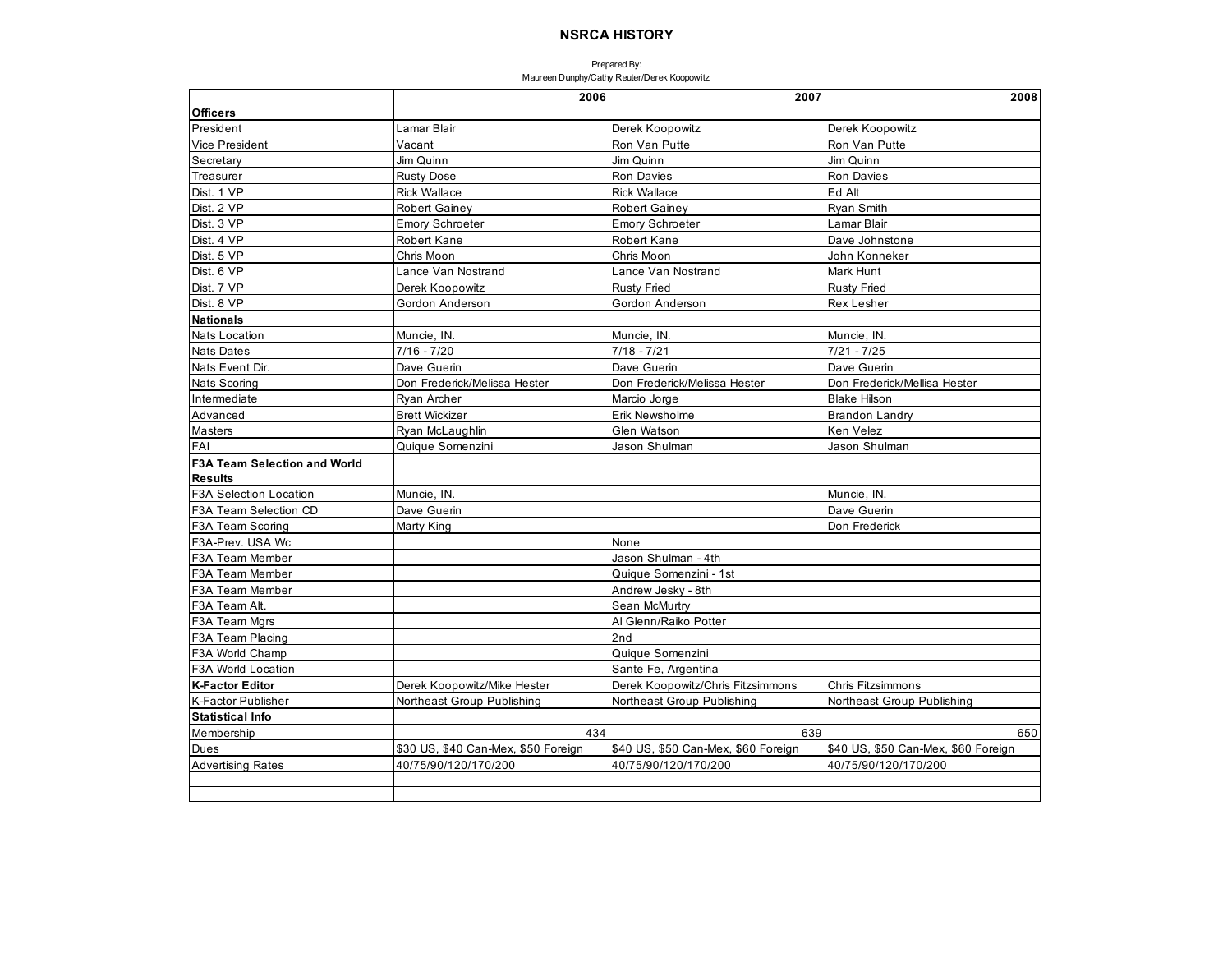|                                     | 2009                                | 2010                                       | 2011                                                 |
|-------------------------------------|-------------------------------------|--------------------------------------------|------------------------------------------------------|
| <b>Officers</b>                     |                                     |                                            |                                                      |
| President                           | Derek Koopowitz                     | Derek Koopowitz                            | Jim Quinn                                            |
| Vice President                      | Ron Van Putte                       | Ron Van Putte                              | Vacant                                               |
| Secretary                           | Jim Quinn                           | Jim Quinn                                  | Scott McHarg                                         |
| Treasurer                           | Ron Davies                          | Ron Davies                                 | John Gayer                                           |
| Dist. 1 VP                          | Ed Alt                              | Ed Alt                                     | Arch Stafford                                        |
| Dist. 2 VP                          | Larry Kauffman                      | Larry Kauffman                             | Larry Kauffman                                       |
| Dist. 3 VP                          | <b>Gary Courtney</b>                | <b>Gary Courtney</b>                       | <b>Gary Courtney</b>                                 |
| Dist. 4 VP                          | Dave Johnston                       | Dave Johnston                              | Dave Johnston                                        |
| Dist. 5 VP                          | Mike Mueller                        | <b>Bob Satalino</b>                        | <b>Bob Satalino</b>                                  |
| Dist. 6 VP                          | Mark Hunt                           | Mark Hunt                                  | Mark Hunt                                            |
| Dist. 7 VP                          | <b>Rusty Fried</b>                  | Jon Carter                                 | Jon Carter                                           |
| Dist. 8 VP                          | <b>Rex Lesher</b>                   | Rex Lesher                                 | <b>Rex Lesher</b>                                    |
| <b>Nationals</b>                    |                                     |                                            |                                                      |
| <b>Nats Location</b>                | Muncie, IN.                         | Muncie, IN.                                | Muncie, IN.                                          |
| <b>Nats Dates</b>                   | $7/13 - 7/17$                       | $7/19 - 7/22$                              | $8/1 - 8/5$                                          |
| Nats Event Dir.                     | Dave Guerin                         | Dave Guerin                                | <b>Rusty Fried</b>                                   |
| <b>Nats Scoring</b>                 | Don Frederick/Mellisa Hester        | Ken Blackwell/Linda Jesky/Tara<br>Stafford | Jon Carter/Nancy Wallace/Jen<br>Hatton/Tara Stafford |
| Intermediate                        | Riley Kissenberth                   | Keith Hoard                                | <b>Brian Strachan</b>                                |
| Advanced                            | <b>Gary Courtney</b>                | <b>Riley Kissenberth</b>                   | Joseph Szczur                                        |
| Masters                             | <b>Tony Frackowiak</b>              | Tony Frackowiak                            | Rick Byrd, Jr.                                       |
| FAI                                 | Andrew Jesky                        | Andrew Jesky                               | Dave Lockhart                                        |
| <b>F3A Team Selection and World</b> |                                     |                                            |                                                      |
| <b>Results</b>                      |                                     |                                            |                                                      |
| F3A Selection Location              |                                     | Muncie, IN.                                |                                                      |
| F3A Team Selection CD               |                                     | Dave Guerin                                |                                                      |
| F3A Team Scoring                    |                                     | Ken Blackwell                              |                                                      |
| F3A-Prev. USA Wc                    | Quique Somenzini - 7th              |                                            |                                                      |
| F3A Team Member                     | Jason Shulman - 6th                 |                                            | Chip Hyde - 4th                                      |
| F3A Team Member                     | Brett Wickizer - 13th               |                                            | Brett Wickizer - 11th                                |
| F3A Team Member                     | Andrew Jesky - 11th                 |                                            | Andrew Jesky - 3rd                                   |
| F3A Team Alt.                       | Chip Hyde                           |                                            |                                                      |
| F3A Team Mgrs                       | Al Glenn/Raiko Potter               |                                            | Al Glenn                                             |
| F3A Team Placing                    | 3rd                                 |                                            | 1st                                                  |
| F3A World Champ                     | Christophe Paysant-LeRoux           |                                            | Christophe Paysant-LeRoux                            |
| F3A Junior World Champion           |                                     |                                            | Marco Muzzicchelli                                   |
| F3A World Location                  | Pombal, Portugal                    |                                            | Muncie, Indiana, USA                                 |
| <b>K-Factor Editor</b>              | Chris Fitzsimmons                   | Dick Fremberg                              | Dick Fremberg                                        |
| <b>K-Factor Publisher</b>           | Northeast Group Publishing          | Northeast Group Publishing                 | Northeast Group Publishing                           |
| <b>Statistical Info</b>             |                                     |                                            |                                                      |
| Membership                          | 625                                 | 578                                        | 513                                                  |
| Dues                                | \$40 US, \$50 Can-Mex, \$60 Foreign | \$40 US, \$50 Can-Mex, \$60 Foreign        | \$40 US, \$50 Can-Mex, \$60 Foreign                  |
| <b>Advertising Rates</b>            | 40/75/90/120/170/200                | 40/75/90/120/170/200                       | 40/75/90/120/170/200                                 |
|                                     |                                     |                                            |                                                      |
|                                     |                                     |                                            |                                                      |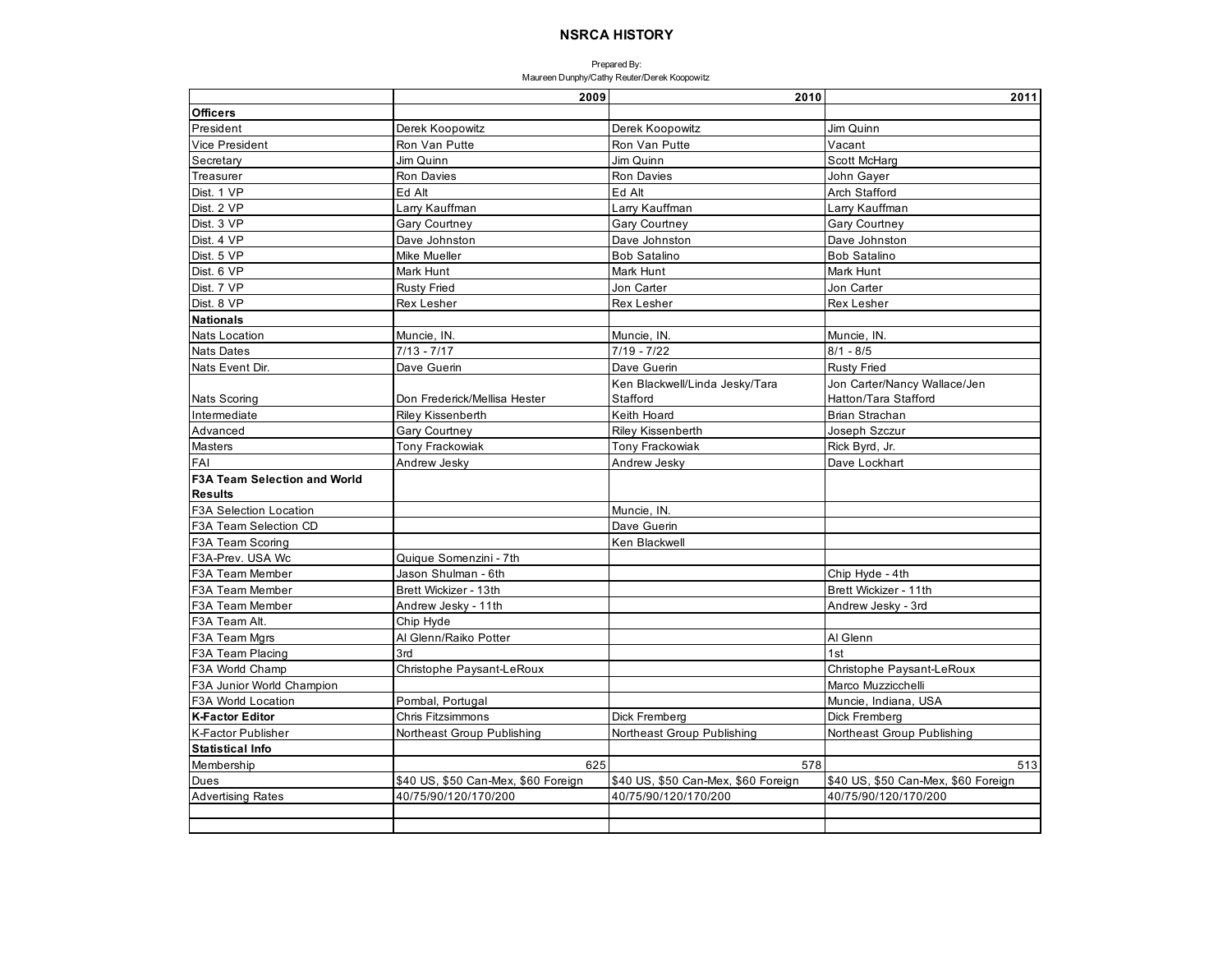|                                     | 2012                                | 2013                                | 2014                                    |
|-------------------------------------|-------------------------------------|-------------------------------------|-----------------------------------------|
| <b>Officers</b>                     |                                     |                                     |                                         |
| President                           | Jim Quinn                           | Jon Lowe                            | Jon Lowe                                |
| <b>Vice President</b>               | Don Atwood                          | Don Atwood                          | Jon Carter                              |
| Secretary                           | Scott McHarg                        | Scott McHard                        | Scott McHard                            |
| Treasurer                           | John Gayer                          | John Gayer                          | John Gayer                              |
| Dist. 1 VP                          | Jeff Hatton                         | <b>Jeff Hatton</b>                  | Jeff Hatton                             |
| Dist. 2 VP                          | Larry Kauffman                      | Larry Kauffman/Arch Stafford        | Don Manson                              |
| Dist. 3 VP                          | Larry Odom                          | Larry Odom                          | Larry Kauffman                          |
| Dist. 4 VP                          | Anthony Abdullah                    | Anthony Abdullah                    | <b>Matt Finley</b>                      |
| Dist. 5 VP                          | Ken Kaut                            | <b>Robert Green</b>                 | <b>Robert Green</b>                     |
| Dist. 6 VP                          | <b>Brian Clemmons</b>               | <b>Brian Clemmons</b>               | <b>Brian Clemmons</b>                   |
| Dist. 7 VP                          | Jon Carter                          | Jon Carter                          | Sean Mersh                              |
| Dist. 8 VP                          | Rex Lesher                          | <b>Patrick Harris</b>               | <b>Patrick Harris</b>                   |
| <b>Nationals</b>                    |                                     |                                     |                                         |
| <b>Nats Location</b>                | Muncie, IN.                         | Muncie, IN.                         | Muncie, IN.                             |
| <b>Nats Dates</b>                   | $7/22 - 7/26$                       | $7/21 - 7/25$                       | $7/20 - 7/25$                           |
| Nats Event Dir.                     | Arch Stafford                       | <b>Arch Stafford</b>                | <b>Bob Kane</b>                         |
| Nats Scoring                        | Linda Jesky/Tara Stafford           | Linda Jesky/Tara Stafford           | Linda Jesky/Tara Stafford               |
| Intermediate                        | <b>Brandon Sobolewski</b>           | Cody Powell                         | Richard Bohn                            |
| Advanced                            | Steven Insalaco                     | Brandon Sobolewski                  | <b>Robert Caglia</b>                    |
| Masters                             | Archie Stafford                     | Matt Stringer                       | Mark Hunt                               |
| FAI                                 | Andrew Jesky                        | Chip Hyde                           | Andrew Jesky                            |
| <b>F3A Team Selection and World</b> |                                     |                                     |                                         |
| <b>Results</b>                      |                                     |                                     |                                         |
| F3A Selection Location              | Muncie, IN.                         |                                     | Muncie, IN                              |
| F3A Team Selection CD               | <b>Arch Stafford</b>                |                                     | <b>Bob Kane</b>                         |
| F3A Team Scoring                    | Linda Jesky                         |                                     | Linda Jesky                             |
| F3A-Prev. USA Wc                    |                                     |                                     |                                         |
| F3A Team Member                     | Andrew Jesky (3rd)                  |                                     | Andrew Jesky (4th)                      |
| F3A Team Member                     | Jason Shulman (4th)                 |                                     | Jason Shulman (5th)                     |
| F3A Team Member                     | Brett Wickizer (12th)               |                                     | Brett Wickizer (14th)                   |
| F3A Team Junior                     | Joseph Szczur (54th)                |                                     | Joseph Szczur (12th)                    |
| F3A Team Alt.                       | Chip Hyde                           |                                     | Chip Hyde                               |
| F3A Team Mgrs                       | Mark Atwood                         |                                     | Mark Atwood                             |
| F3A Team Placing                    |                                     | 1st                                 |                                         |
| F3A World Champ                     |                                     | Christophe Paysant-LeRoux           |                                         |
| F3A Junior World Champion           |                                     | Roston Dugmore                      |                                         |
| F3A World Location                  |                                     | Meyerton, South Africa              |                                         |
| <b>K-Factor Editor</b>              | Dick Fremberg                       | Scott McHarg                        | Scott McHarg                            |
| <b>K-Factor Publisher</b>           | Northeast Group Publishing          | Jan McHarg                          | Jan McHarg                              |
| <b>Statistical Info</b>             |                                     |                                     |                                         |
| Membership                          | 490                                 | 498                                 | 411                                     |
| Dues                                | \$40 US, \$50 Can-Mex, \$60 Foreign | \$40 US, \$50 Can-Mex, \$60 Foreign | \$40 US, \$40 International (e-Kfactor) |
| <b>Advertising Rates</b>            | 40/75/90/120/170/200                | 40/75/90/120/170/200                | 40/75/90/120/170/200                    |
|                                     |                                     |                                     |                                         |
|                                     |                                     |                                     |                                         |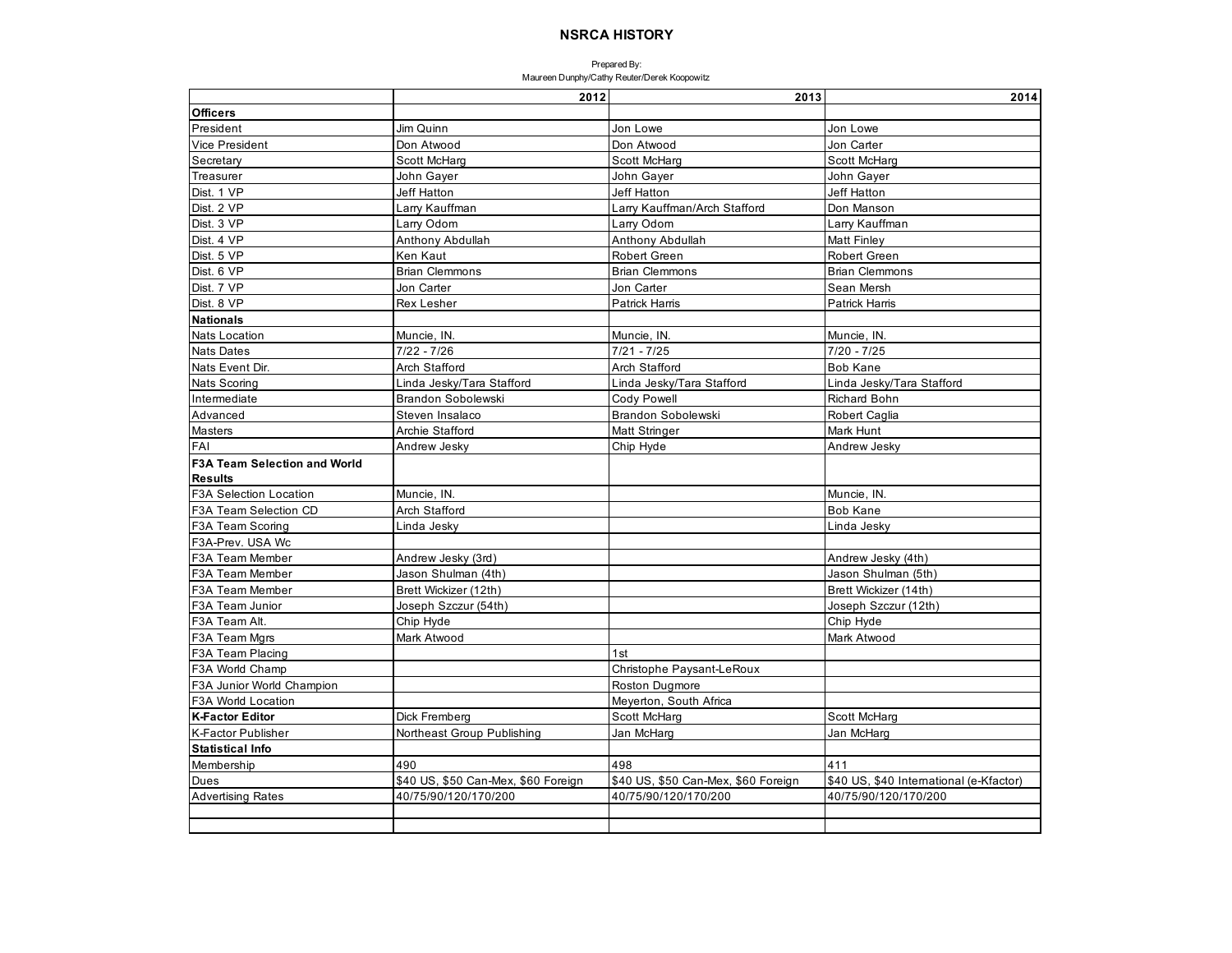|                                     | 2015                                    | 2016                                    | 2017                                    |
|-------------------------------------|-----------------------------------------|-----------------------------------------|-----------------------------------------|
| <b>Officers</b>                     |                                         |                                         |                                         |
| President                           | Jon Carter                              | Jon Carter                              | Joe Walker                              |
| <b>Vice President</b>               | Scott McHarg                            | Scott McHarg                            | Anthony Romano                          |
| Secretary                           | Charlie Barerra                         | Charlie Barerra                         | Charlie Barerra                         |
| Treasurer                           | Peter Vogel                             | Peter Vogel                             | Peter Vogel                             |
| Dist. 1 VP                          | Anthony Romano                          | Anthony Romano                          | Salvatore Piu                           |
| Dist. 2 VP                          | Don Manson                              | <b>Terry Terrenoire</b>                 | <b>Tim Pritchett</b>                    |
| Dist. 3 VP                          | Larry Kauffman                          | Joe Walker                              | Larry Kauffman                          |
| Dist. 4 VP                          | <b>Matt Finley</b>                      | <b>Scott McNickle</b>                   | <b>Scott McNickle</b>                   |
| Dist. 5 VP                          | <b>Robert Green</b>                     | <b>Mark Barnett</b>                     | <b>Mark Barnett</b>                     |
| Dist. 6 VP                          | <b>Chuck Hochhalter</b>                 | <b>Chuck Hochhalter</b>                 | Monte Richard                           |
| Dist. 7 VP                          | Sean Mersh                              | <b>Chris Fitzsimmons</b>                | Dan Lipton                              |
| Dist. 8 VP                          | <b>Patrick Harris</b>                   | <b>Patrick Harris</b>                   | <b>Patrick Harris</b>                   |
| <b>Nationals</b>                    |                                         |                                         |                                         |
| <b>Nats Location</b>                | Muncie, IN.                             | Muncie, IN.                             | Blytheville, AR                         |
| <b>Nats Dates</b>                   | $7/20 - 7/24$                           | $7/11 - 7/14$                           | $7/26 - 7/29$                           |
| Nats Event Dir.                     | <b>Bob Kane</b>                         | Al Glenn                                | Mike Harrison/Al Glenn                  |
| Nats Scoring                        | Linda Jesky/Tara Stafford               | Peter Vogel/Scott Smith                 | Peter Vogel/Scott Smith                 |
| Sportsman                           |                                         |                                         | <b>Bob Soukop</b>                       |
| Intermediate                        | Jeff Worsham                            | <b>Hunter Jones</b>                     | Dave Schaefer                           |
| Advanced                            | <b>Greyson Pritchett</b>                | <b>Chuck Edwards</b>                    | <b>Jeff Worsham</b>                     |
| Masters                             | Robert Caglia                           | Chris Odom                              | Derek Emmett                            |
| FAI                                 | AC Glenn                                | Andrew Jesky                            | Jason Shulman                           |
| <b>F3A Team Selection and World</b> |                                         |                                         |                                         |
| <b>Results</b>                      |                                         |                                         |                                         |
| F3A Selection Location              |                                         | Muncie, IN.                             |                                         |
| F3A Team Selection CD               |                                         | Al Glenn                                |                                         |
| <b>F3A Team Scoring</b>             |                                         | Peter Vogel/Scott Smith                 |                                         |
| F3A-Prev. USA Wc                    |                                         |                                         |                                         |
| F3A Team Member                     |                                         | Andrew Jesky (4th)                      |                                         |
| <b>F3A Team Member</b>              |                                         | Jason Shulman (3rd)                     |                                         |
| F3A Team Member                     |                                         | Brett Wickizer (did not attend)         |                                         |
| F3A Team Junior                     |                                         | Joseph Szczur (8th)                     |                                         |
| F3A Team Alt.                       |                                         | AC Glenn (9th)                          |                                         |
| F3A Team Mgrs                       |                                         | Mark Atwood                             |                                         |
| F3A Team Placing                    | 1 <sub>st</sub>                         |                                         | 1st                                     |
| F3A World Champ                     | Christophe Paysant-Leroux               |                                         | Tetsuo Onda                             |
| F3A Junior World Champion           | Joseph Szczur                           |                                         | Joseph Szczur                           |
| <b>F3A World Location</b>           | Dubendorf, Switzerland                  |                                         | Villa Gessel, Argentina                 |
| <b>K-Factor Editor</b>              | Scott McHarg                            | Scott McHarg                            | Scott McHarg                            |
| K-Factor Publisher                  | Jan McHarg                              | Jan McHarg                              | Jan McHarg                              |
| <b>Statistical Info</b>             |                                         |                                         |                                         |
| Membership                          | 393                                     | 386                                     | 406                                     |
| Dues                                | \$40 US, \$40 International (e-Kfactor) | \$40 US, \$40 International (e-Kfactor) | \$40 US, \$40 International (e-Kfactor) |
| <b>Advertising Rates</b>            | 40/75/90/120/170/200                    | 40/75/90/120/170/200                    | 40/75/90/120/170/200                    |
|                                     |                                         |                                         |                                         |
|                                     |                                         |                                         |                                         |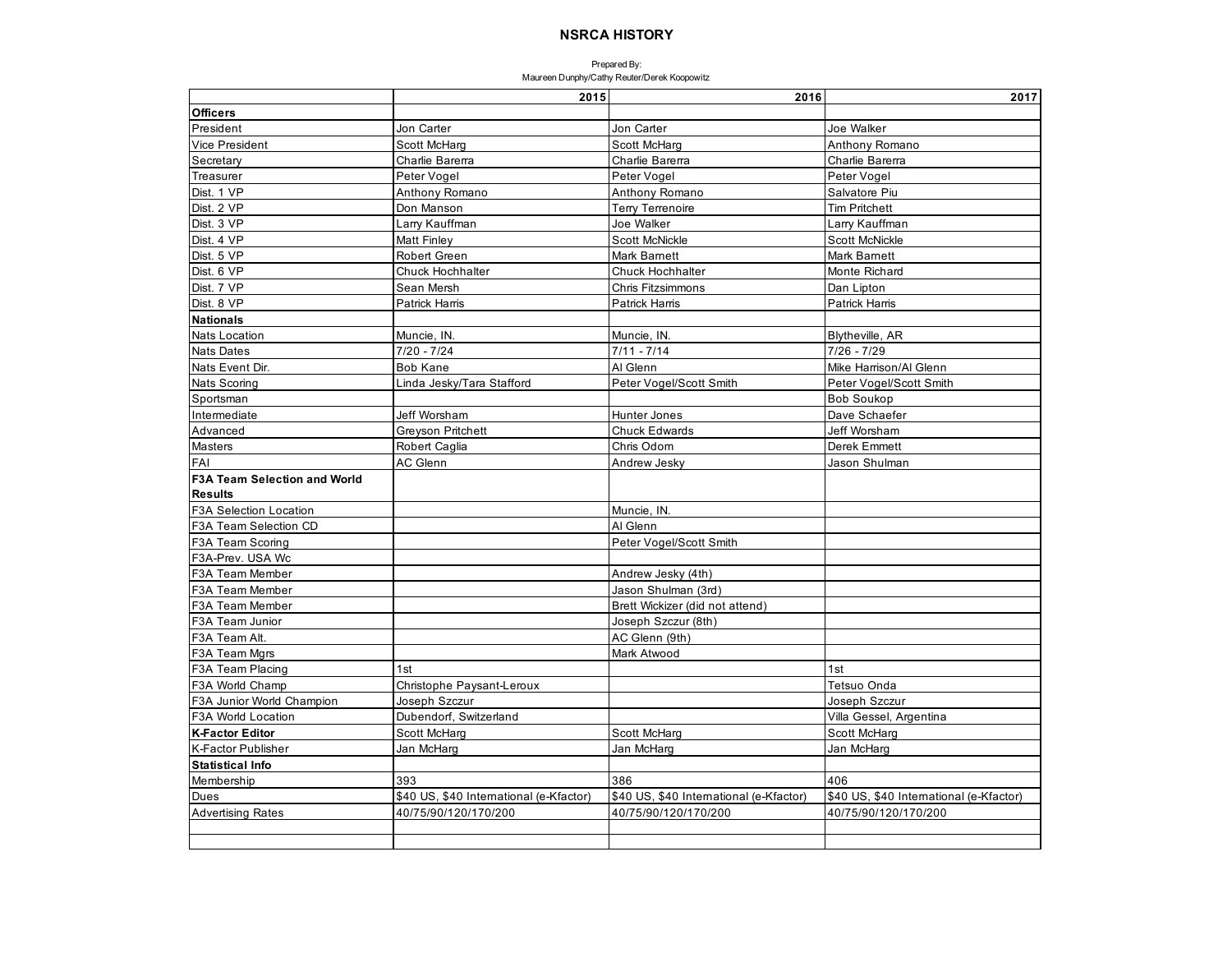|                                     | 2018                                    | 2019                                    | 2020                                    |
|-------------------------------------|-----------------------------------------|-----------------------------------------|-----------------------------------------|
| <b>Officers</b>                     |                                         |                                         |                                         |
| President                           | Joe Walker                              | Archie Stafford                         | Charlie Barerra                         |
| Vice President                      | Anthony Romano                          | Charlie Barerra                         |                                         |
| Secretary                           | Charlie Barerra                         | <b>Justin Wells</b>                     | Heedo Yun                               |
| Treasurer                           | Peter Vogel                             | John Decker                             | John Decker                             |
| Dist. 1 VP                          | Salvatore Piu                           | Salvatore Piu                           | Salvatore Piu                           |
| Dist. 2 VP                          | <b>Tim Pritchett</b>                    | <b>Tim Pritchett</b>                    | <b>Tim Pritchett</b>                    |
| Dist. 3 VP                          | James Hannah                            | James Hannah                            | <b>Robert Campbell</b>                  |
| Dist. 4 VP                          | Scott McNickle                          | Scott McNickle                          | <b>Scott McNickle</b>                   |
| Dist. 5 VP                          | Vicente Bortone                         | Vicente Bortone                         | Vicente Bortone                         |
| Dist. 6 VP                          | Monte Richard                           | Monte Richard                           | <b>Justin Wells</b>                     |
| Dist. 7 VP                          | Dan Lipton                              | Dan Lipton                              | Dan Lipton                              |
| Dist. 8 VP                          | Karl Watts                              | <b>Karl Watts</b>                       | <b>Arthur Kelly</b>                     |
| <b>Nationals</b>                    |                                         |                                         |                                         |
| <b>Nats Location</b>                | Muncie, IN.                             | Blytheville, AR                         | Muncie, IN.                             |
| <b>Nats Dates</b>                   | $7/15 - 7/19$                           | $7/16 - 7/20$                           | $7/19 - 7/23$                           |
| Nats Event Dir.                     | Al Glenn                                | Monte Richard                           | Monte Richard                           |
| <b>Nats Scoring</b>                 | Peter Vogel/Scott Smith                 | Peter Vogel/Scott Smith                 | Peter Vogel/Scott Smith                 |
| Sportsman                           |                                         |                                         |                                         |
| Intermediate                        | <b>Brady Omat</b>                       | Jon Dierenger                           |                                         |
| Advanced                            | Forest Pilkenton                        | John Wolfe                              |                                         |
| Masters                             | Joe Walker                              | David Snow                              |                                         |
| FAI                                 | Andrew Jesky                            | <b>AC Glenn</b>                         |                                         |
| <b>F3A Team Selection and World</b> |                                         |                                         |                                         |
| <b>Results</b>                      |                                         |                                         |                                         |
| F3A Selection Location              | Muncie, IN.                             |                                         | Muncie, IN.                             |
| F3A Team Selection CD               | Al Glenn                                |                                         | Al Glenn                                |
| F3A Team Scoring                    | Peter Vogel/Scott Smith                 |                                         | Peter Vogel/Scott Smith                 |
| F3A-Prev. USA Wc                    | Joseph Sczcur (Junior)                  |                                         | Joseph Sczcur (Junior)                  |
| F3A Team Member                     | Andrew Jesky                            |                                         | Andrew Jesky                            |
| <b>F3A Team Member</b>              | Jason Shulman                           |                                         | Jason Shulman                           |
| F3A Team Member                     | <b>Brett Wickizer</b>                   |                                         | Pete Collinson                          |
| F3A Team Female                     |                                         |                                         | Jennnifer Kimball                       |
| F3A Team Junior                     | Kal Reifsnyder                          |                                         | <b>Grayson Pritchett</b>                |
| F3A Team Alt.                       | AC Glenn                                |                                         |                                         |
| F3A Team Mgrs                       | Mark Atwood                             |                                         | <b>Tim Pritchett</b>                    |
| F3A Team Placing                    |                                         |                                         |                                         |
| F3A World Champ                     |                                         |                                         |                                         |
| F3A Junior World Champion           |                                         |                                         |                                         |
| F3A World Location                  | Calcinatello, Italy                     |                                         | Muncie, IN.                             |
| <b>K-Factor Editor</b>              | Scott McHarg                            | Scott McHarg                            | Scott McHarg                            |
| <b>K-Factor Publisher</b>           | Jan McHarg                              | Jan McHarg                              | Jan McHarg                              |
| <b>Statistical Info</b>             |                                         |                                         |                                         |
| Membership                          | 410                                     | 405                                     | 376                                     |
| Dues                                | \$40 US, \$40 International (e-Kfactor) | \$40 US, \$40 International (e-Kfactor) | \$40 US, \$40 International (e-Kfactor) |
| <b>Advertising Rates</b>            | 40/75/90/120/170/200                    | 40/75/90/120/170/200                    | 40/75/90/120/170/200                    |
|                                     |                                         |                                         |                                         |
|                                     |                                         |                                         |                                         |